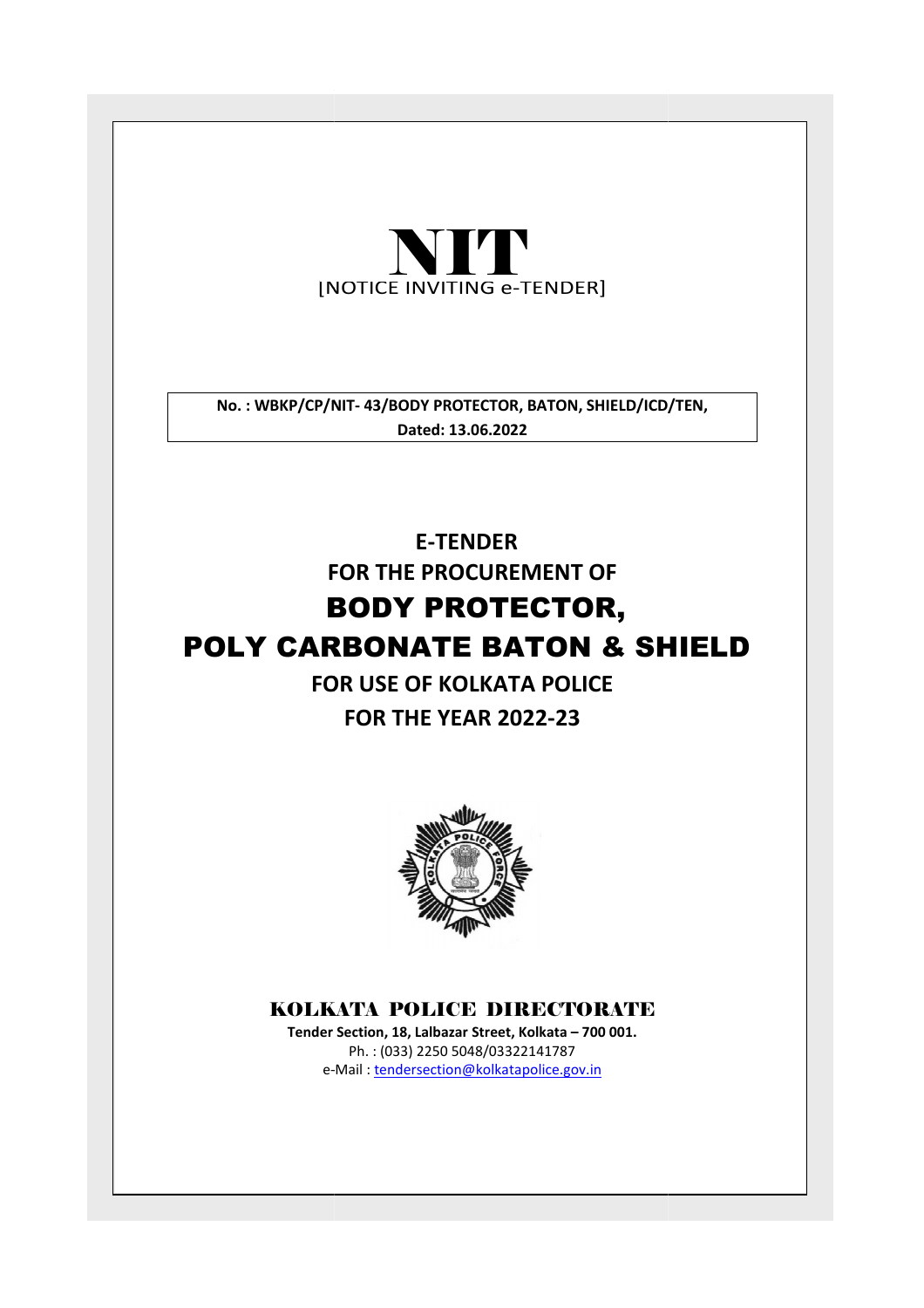# **TABLE OF CONTENTS**

| $PART - A$       |                                                                    | 4  |
|------------------|--------------------------------------------------------------------|----|
| 1.               |                                                                    |    |
| н.               |                                                                    |    |
| JIL.             |                                                                    |    |
| IV.              |                                                                    |    |
|                  | 1.                                                                 |    |
|                  | 2.                                                                 |    |
|                  | 3.                                                                 |    |
|                  | 4.                                                                 |    |
|                  | 5.                                                                 |    |
|                  | 6.                                                                 |    |
|                  | 7.<br>8.                                                           |    |
|                  | 9.                                                                 |    |
|                  | 10.                                                                |    |
|                  | 11.                                                                |    |
| v.               |                                                                    |    |
|                  | 1.                                                                 |    |
|                  | 2.                                                                 |    |
|                  | 3.                                                                 |    |
|                  | 4.                                                                 |    |
|                  | 5.                                                                 |    |
|                  | 6.<br>7.                                                           |    |
|                  | 8.                                                                 |    |
|                  | 9.                                                                 |    |
|                  | 10.                                                                |    |
|                  | 11.                                                                |    |
|                  | 12.                                                                |    |
|                  | 13.                                                                |    |
|                  | 14.                                                                |    |
|                  | 15.<br>16.                                                         |    |
|                  | 17.                                                                |    |
|                  | 18.                                                                |    |
|                  | 19.                                                                |    |
|                  | 20.                                                                |    |
|                  | 21.                                                                |    |
|                  | 22.                                                                |    |
|                  | 23.                                                                |    |
| VI.              |                                                                    |    |
| VII.             |                                                                    |    |
| VIII.            |                                                                    |    |
| IX.              |                                                                    |    |
| х.               |                                                                    |    |
| $PART - B$       |                                                                    | 11 |
| ı.               | BILL OF MATERIALS & COMMERCIAL : ……………………………………………………………………………………… | 11 |
| н.               |                                                                    |    |
|                  |                                                                    |    |
| $PART - C$       |                                                                    | 13 |
| Ι.               |                                                                    |    |
| <b>ANNEXURES</b> |                                                                    | 14 |
|                  |                                                                    |    |
|                  |                                                                    |    |
|                  |                                                                    |    |
|                  |                                                                    |    |
|                  |                                                                    |    |
|                  |                                                                    |    |
|                  |                                                                    |    |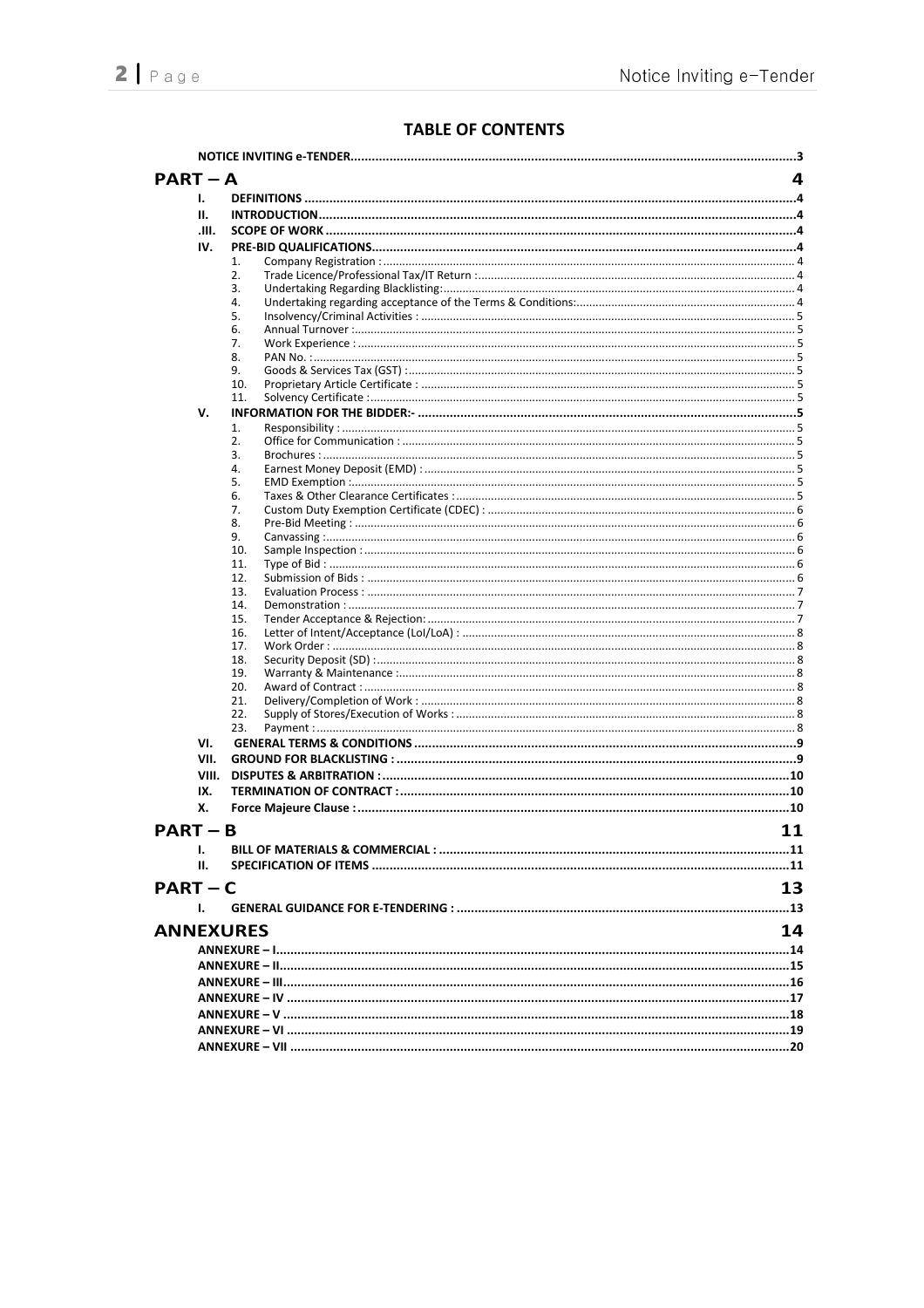## NOTICE INVITING E-TENDER

 E-Tender is invited by the Commissioner of Police, Kolkata from the bonafide Dealers/ Manufacturers/Traders/Registered SSI Units/Industrial Undertakings/Organizations own and managed by Govt. based on Medium, Large Scale units, firms, traders for the procurement of OF BODY PROTECTOR, POLY CARBONATE BATON & POLY CARBONATE SHIELD for use of Kolkata Police for the year 2022-23.

 The detailed e-Tender document can be downloaded from https://wbtenders.gov.in. Bidder has to submit their bid correctly duly digitally signed in this portal online. Necessary link may also be followed at Kolkata Police Official website – http://www.kolkatapolice.gov.in.

| <b>Name of Work</b>                                                          | E-TENDER FOR THE PROCUREMENT OF BODY PROTECTOR,<br>POLY CARBONATE BATON & POLY CARBONATE SHIELD FOR USE<br>OF KOLKATA POLICE FOR THE YEAR 2022-23                                                                                                                                                                                                                     |                                                                            |  |  |
|------------------------------------------------------------------------------|-----------------------------------------------------------------------------------------------------------------------------------------------------------------------------------------------------------------------------------------------------------------------------------------------------------------------------------------------------------------------|----------------------------------------------------------------------------|--|--|
| Quantity                                                                     | As mentioned in the NIT                                                                                                                                                                                                                                                                                                                                               |                                                                            |  |  |
| <b>Estimated Cost</b>                                                        | Rs. 70,50,000.00 (Rupees Seventy lakh & fifty thousand) only<br>(Approx) excluding GST                                                                                                                                                                                                                                                                                |                                                                            |  |  |
| <b>Earnest Money Deposit</b>                                                 | Rs 1,41,000/-(Rupees One lakh & forty one thousand) only<br>through online submission. No alternative will be accepted.                                                                                                                                                                                                                                               |                                                                            |  |  |
| <b>Date of Uploading of NIT Documents</b><br><b>Online (Publishing Date)</b> | 13.06.2022 at 18.00 hrs.                                                                                                                                                                                                                                                                                                                                              |                                                                            |  |  |
| <b>Documents Download start Date &amp; Time</b><br>(Online)                  | 13.06.2022 at 18.00 hrs.                                                                                                                                                                                                                                                                                                                                              |                                                                            |  |  |
| Pre-Bid meeting Date & Time                                                  | 20.06.2022 at 12.00 hrs.                                                                                                                                                                                                                                                                                                                                              |                                                                            |  |  |
| <b>Bid submission Start Date &amp; Time</b><br>(Online)                      | 24.06.2022 at 18.55 hrs.                                                                                                                                                                                                                                                                                                                                              |                                                                            |  |  |
| <b>Documents Download End Date (Online)</b>                                  | 04.07.2022 at 15.00 hrs.                                                                                                                                                                                                                                                                                                                                              |                                                                            |  |  |
| <b>Bid submission Closing Date (Online)</b>                                  | 04.07.2022 at 15.00 hrs.                                                                                                                                                                                                                                                                                                                                              |                                                                            |  |  |
| <b>Technical Bid opening Date &amp; Time</b>                                 | 06.07.2022 at 15.00 hrs.                                                                                                                                                                                                                                                                                                                                              |                                                                            |  |  |
| <b>Technical Demonstration Date &amp; Time</b>                               | To be intimated later.                                                                                                                                                                                                                                                                                                                                                |                                                                            |  |  |
| Type of Bid                                                                  | Two bid systems (Technical & Financial Bid).                                                                                                                                                                                                                                                                                                                          |                                                                            |  |  |
| Delivery Period                                                              | 21 days from the date of issuance of Work/Supply Order.                                                                                                                                                                                                                                                                                                               |                                                                            |  |  |
| Validity of Offers                                                           | 365 days from the date of opening of Financial Bid.                                                                                                                                                                                                                                                                                                                   |                                                                            |  |  |
| <b>Tender Opening Location</b>                                               | Office of the Commissioner of Police, Kolkata.<br>18, Lalbazar Street, Kolkata - 700 001.                                                                                                                                                                                                                                                                             |                                                                            |  |  |
| <b>Contact Details -</b>                                                     | For tender related query :-<br><b>TENDER SECTION KPD.</b><br>18, Lalbazar street,<br>Kolkata - 700 001.<br>(Ground floor of Kolkata Police Hqrs.)<br>Phone: (033) 2250 5048/22141787<br>For item related query :-<br><b>INSPECTOR CLOTHING DEPTT,</b><br>18, Lalbazar street,<br>Kolkata - 700 001.<br>(Ground floor of Control Room Bldgs)<br>Phone: (033) 2250 5097 | On any working day<br>during office hours<br>(10:00 hrs. to 17:30<br>hrs.) |  |  |
|                                                                              | e-Mail - tendersection@kolkatapolice.gov.in                                                                                                                                                                                                                                                                                                                           |                                                                            |  |  |

Bidders are requested to read the instruction carefully before submission of e-Tender.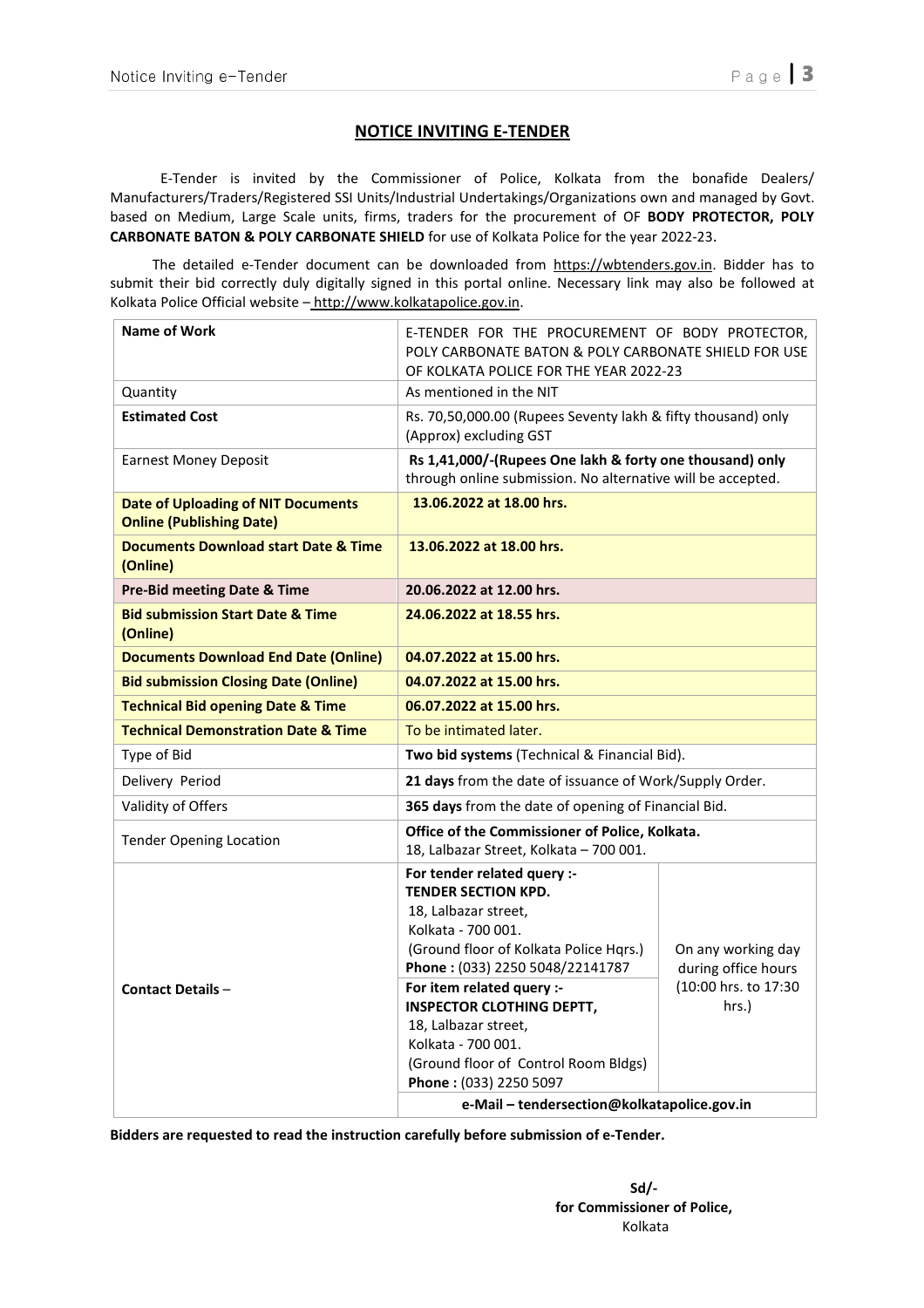# PART – A

## I. DEFINITIONS

- i) "Bidder" means a bidder/firm/agency who has responded to this Tender Document by submitting his Technical and Financial Proposal.
- ii) "Contract" means the contract signed between the Kolkata Police and the successful bidder pursuant to the tender document herein.
- iii) "Contract Price" means the price to be paid to the Contractor for providing the intended solution, in accordance with the Contract.
- iv) "Contractor" means the successful Bidder whose bid to perform the Contract has been accepted by Kolkata Police and is named as such in the Letter of Intent (LoI)/Letter of Acceptance (LoA).
- v) "Government" means the Government of West Bengal.
- vi) "Party" means Kolkata Police or the Contractor, as the case may be, and "Parties" means both of them.
- vii) "Services" means the work to be performed by the contractor including the supply of related accessories, transportation, insurance, customization, commissioning, training, technical support, maintenance, repair, and other services necessary for proper operation of the intended equipment to be provided by the contractor and as specified in the Contract.

## II. INTRODUCTION

e-Tender for the procurement of Body protector, Poly Carbonate Baton & Poly Carbonate shield for use of kolkata police for the year 2022-23

### .III. SCOPE OF WORK

 Selected bidders will have to supply items as per indent issued by the ICD Lalbazar /procuring units time to time.

### IV. PRE-BID QUALIFICATIONS

### 1. Company Registration :

The responding Bidder should be registered under statutes of India. The organization should be of repute and be incorporated/registered in India.

### 2. Trade Licence/Professional Tax/IT Return :

The responding Bidder should have valid Trade Licence issued by the competent authority for similar type of works and also valid Professional Tax Certificate & Income Tax Clearance Certificate.

### 3. Undertaking Regarding Blacklisting:

- a) The bidder should not have been blacklisted by any Central/State Government/Public Sector Undertaking for the tendered item and/or any other item. An undertaking in this regard should be submitted by the bidder in the form of affidavit (Annexure-III), otherwise the bid shall be summarily rejected.
- b) If the selected firm is found/detected Blacklisted by any Central/State Government/Public Sector Undertaking (for the tendered item or any other item) at any stage of procurement process, the acceptance of the selected firm and/or the supply order etc., if issued would be treated as cancelled and the contract in whole will be terminated with immediate effect without any intimation to the concerned firm.
- c) In this case the EMD/SD will be forfeited and the Commissioner of Police, Kolkata reserves the right to initiate the proceedings against the selected vendor. In this regard, the Commissioner of Police, Kolkata reserves the right to select the second lowest (L2) vendor for supply of the tendered item. The decision taken by Kolkata Police authority in the matter will be treated as full & final in this regard. The bidders will have to furnish an undertaking in this matter in the form as given in Annexure-III.

### 4. Undertaking regarding acceptance of the Terms & Conditions:

The bidders shall have to submit an undertaking regarding acceptance of the Terms & Conditions of the NIT in Annexure-I.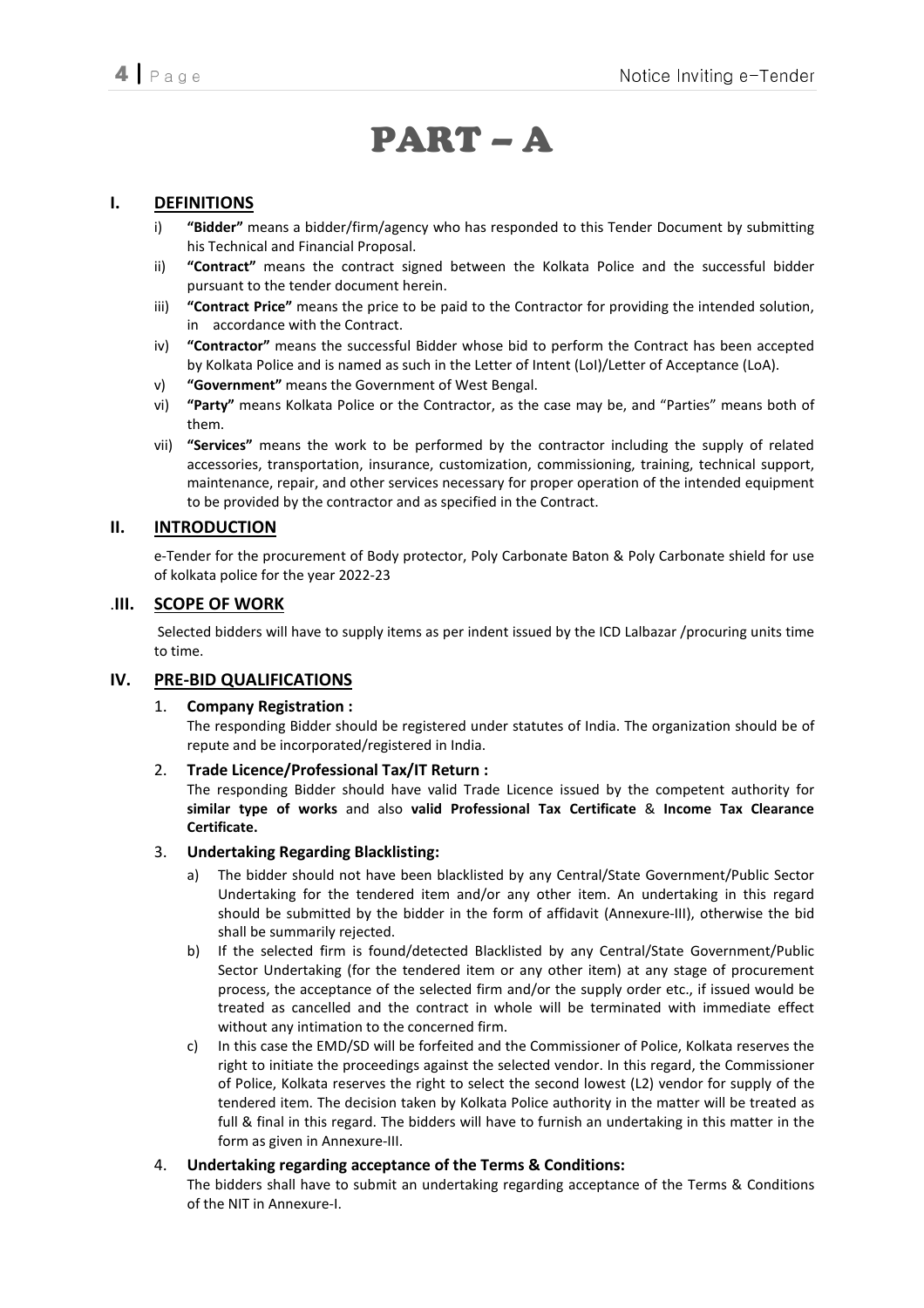### 5. Insolvency/Criminal Activities :

In case of partnership/other firm –

- a) None of the partners/owner should be insolvent, in receivership, bankrupt or being wound up and their affairs are not being administered by the Court or a judicial officer, their business activities have not been suspended and subjected to any legal proceedings.
- b) None of the partners/owner should have been convicted of any criminal offence related to professional conduct or of the making of false statement or misrepresentation as to their qualifications.
- c) The act of the breach of performance of the contract by any of the partners shall be binding on the firm.
- d) The bidder shall be construed to mean the prime bidder and all clauses as are applicable to a bidder shall also be applicable to the prime bidder.

#### 6. Annual Turnover :

The bidder is to have an Annual Turnover of Rs. 35.00 (Rupees Thirty five lakh) only for the last financial year. A certificate from Chartered Accountant should be attached stating the annual turnover.

#### 7. Work Experience :

The Bidder is to have experience in the relevant field for at least last 3 (three) years.

#### $8.$  PAN No.  $\cdot$

The bidder should have in its name PAN (Permanent Account Number) with Income Tax authority in India.

#### 9. Goods & Services Tax (GST) :

The bidder should have Goods & Services Tax Identification Number (GSTIN) in India in its name.

#### 10. Proprietary Article Certificate :

In case the bidder is OEM i.e. Manufacturing Units, he will have to submit authentic documents/ Propriety Article Certificate.

#### 11. Solvency Certificate :

The Bidder is desirable to submit a Solvency Certificate from a Nationalize Bank/CA.

### V. INFORMATION FOR THE BIDDER:-

### 1. Responsibility :

It is the responsibility of the Bidders to submit the bid in the formats given and as per the terms & conditions of the tender documents. In the event of any doubt regarding the terms & conditions/ formats, the bidder concerned may seek clarifications from the authorized offices of Kolkata Police mentioned on Page.3 of this document. If required Kolkata Police may issue corrigendum during this tender period.

#### 2. Office for Communication :

The Bidder is desirable to have an office in West Bengal and service delivery centre at Kolkata. The Bidder should mention in detail their support infrastructure including Address, Contact Phone No., Fax No., e-Mail ID etc. and modalities by which fast response to maintenance calls and minimum downtime will be ensured.

#### 3. Brochures :

Scan copy Brochures (Product Catalogue) of the item(s) must be uploaded in the e-Tender portal.

### 4. Earnest Money Deposit (EMD) :

Intending bidder has to deposit the Earnest Money of Rs 1,41,000/-(Rupees One lakh forty one thousand) only through online submission. No alternative will be accepted. Annexure-II may be referred for this purpose.

#### 5. EMD Exemption :

Firms registered as a Small Scale Industry/MSME/NSIC/C&SSI Department, West Bengal may, however, be exempted from depositing Earnest Money on production of satisfactory documents in support of their claim.

### 6. Taxes & Other Clearance Certificates :

a) All bidders shall have to submit copy of the valid Trade License, GSTIN and Professional Tax along with tender on West Bengal e-Tender portal. Tenders received without such certificates will not be considered.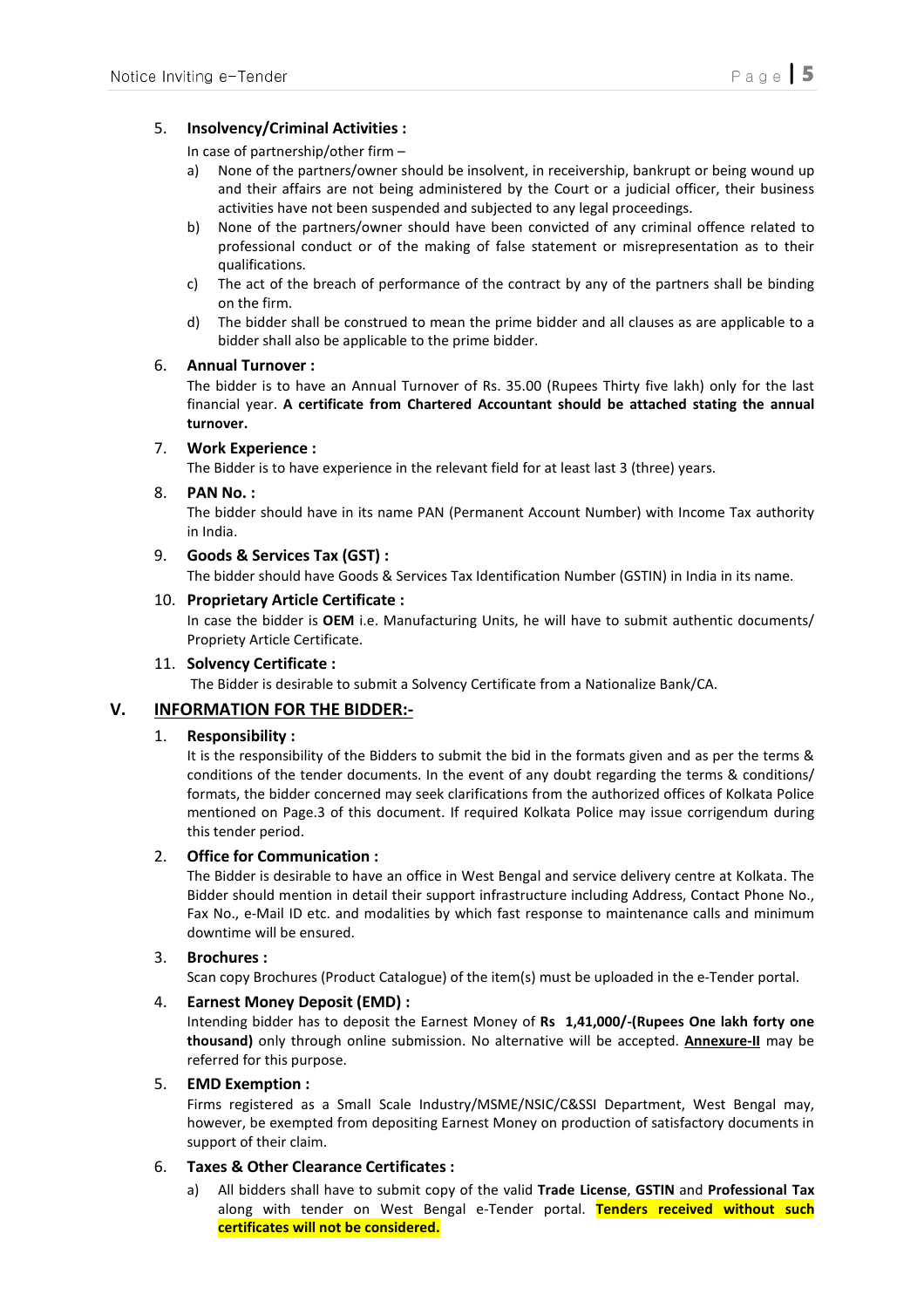b) Any claim of GST or any other prevalent Taxes & Duties, if applicable, should be clearly mentioned against the rate of item. The amount of such taxes & duties, if required should be shown separately.

## 7. Custom Duty Exemption Certificate (CDEC) :

Custom Duty Exemption Certificate (CDEC) is to be obtained from Ministry of Home Affairs Govt. of India for imported item, the payment of Customs Duty/GST etc, whether to be required or not, should be expressly mentioned. Rate should be quoted including CDEC, if applicable. The final rate of the item may be accepted without Custom Duty subject to submission of CDEC by Kolkata Police at the time of supply of the item.

### 8. Pre-Bid Meeting :

Pre-bid Meeting will be held on 20 .06.2022 at 12 .00 hours at Lalbazar Kolkata Police Head quarters with the interested bidders. Bidder can send their queries by on 17.06.2022 at 12.00 hours through e-mail to Tender Section, KPD (tendersection@kolkatapolice.gov.in). Participation in the Pre-Bid Meeting will be limited to two persons per bidder along with valid authorization.

### 9. Canvassing :

Any attempt of canvassing on the part of the bidders will render their tender liable to rejection summarily.

### 10. Sample Inspection :

Intending bidders may visit to the Office of Inspector, Clothing Department, Lalbazar to inspect the sample on any working day during office hours under intimation to concerned office(033-22505097

#### 11. Type of Bid :

The tender shall comprise of two bid systems namely  $-$  (i) Fee/PreQual/Technical & (ii) Finance, which the bidders have to submit separately through the portal https://wbtenders.gov.in online.

### 12. Submission of Bids :

Tenders are to be submitted online within the prescribed date & time using the Digital Signature Certificate (DSC).

- A) Technical Proposal Scanned documents (.PDF) will have to be uploaded under the cover named "Fee/PreQual/Technical" containing the following folders :
	- i) EMD/Exemption Certificate (i.e. proof of RTGS/NEFT or SSI/NSIC/MSME certificates),
	- ii) NIT (i.e. scanned copy of NIT duly signed with company stamp),
	- iii) Technical Documents (i.e. Compliance of Technical Specifications, Product Catalogue/Brochure etc.),
	- iv) Other Important Documents (OID) The following documents must be uploaded, otherwise bids could not be submitted online :

| SI.<br>No.   | Category<br><b>Name</b> | Sub-Category<br><b>Description</b>                     | Detail(s)                                                                                                                                                                                                                                     |
|--------------|-------------------------|--------------------------------------------------------|-----------------------------------------------------------------------------------------------------------------------------------------------------------------------------------------------------------------------------------------------|
| А.           | Certificate(s)          | $ $ Certificate(s)                                     | GSTIN.<br>٠<br>PAN.<br>٠<br>P Tax (Challan) Latest<br>٠<br>IT Return (Latest).<br>٠                                                                                                                                                           |
| <b>B.</b>    | Company<br>Detail(s)    | Company Detail                                         | Proprietorship Firm (Trade License) LATEST<br>٠<br>Partnership Firm (Partnership Deed, Trade License)<br>$\bullet$<br>Ltd. Company (Incorporation Certificate, Trade License)<br>٠<br>Society (Society Registration Copy, Trade License)<br>٠ |
| $\mathsf{C}$ | Credential              | Credential                                             | Documents of Credential in the form of work completion<br>certificates & payment certificates of executing similar nature<br>of works done not less than 50% of the estimated cost which<br>is applicable for eligibility in this tender      |
| D.           | Undertaking             | Undertaking reg.<br>Blacklisting/<br>Acceptance of T&C | Undertaking to be submitted as per Annexure - III.<br>٠<br>Undertaking regarding acceptance of Terms & Conditions of<br>$\bullet$<br>NIT as per Annexure $-1$ .                                                                               |
| Е.           | Turn Over               |                                                        | Annual Turnover of Rs. 35.00 (Rupees Thirty five lakh) only in<br>the last financial year. (A certificate from Chartered<br>Accountant should be attached stating the annual turnover.                                                        |

v) Other Documents – (i.e. documents not submitted in Sl. No. iv),

vi) Checklist (as per Annexure - VII).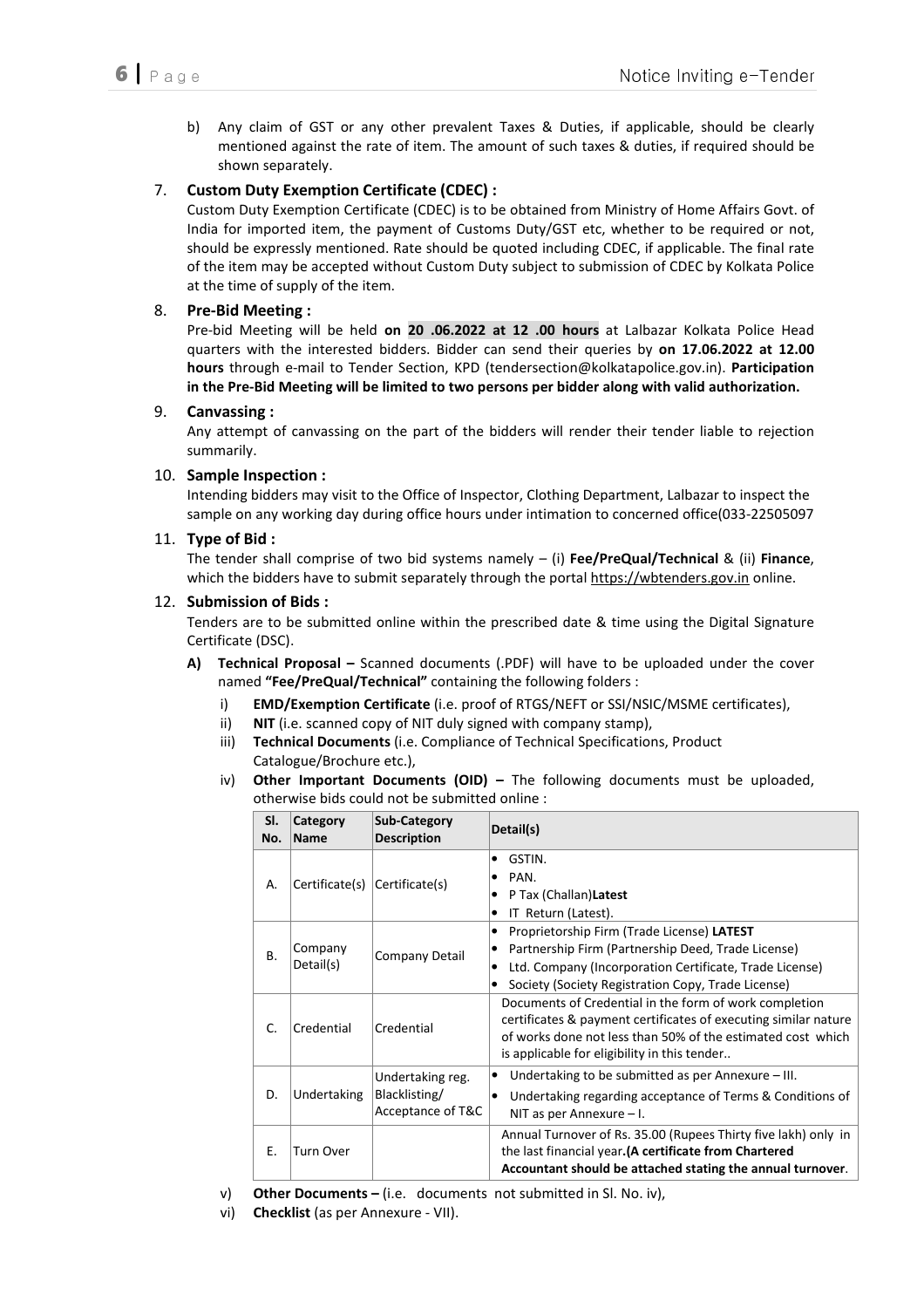#### B) Financial Proposal –

Financial bid should be uploaded under the cover named "Finance" containing the folder BOQ..

- a) The bidder is to quote the rate online through computer in the space marked for quoting rate in the BoQ. The base price (rate per unit) shall be quoted in the space earmarked for the same. Tax and duties shall have to be mentioned separately in the columns provided for the purpose.
- b) Only downloaded copy of the above document is to be uploaded duly digitally signed by the bidder.

#### 13. Evaluation Process :

#### A) Opening of Technical Proposal –

- i) A Committee comprising of senior officers of Kolkata Police will open and assess the Technical bid of the Tender.
- ii) Cover for technical documents will be opened. Decrypted (transformed into readable formats) documents will be downloaded & handed over to the "Tender/Technical Committee". If there is any deficiency in the documents the tender will summarily be rejected.
- iii) Bidders are requested to remain present with the identical hard copies of the documents which were uploaded by them at the time of submitting of the bid personally on the day of opening of Technical Bid so that those can be checked in case of any confusion such as illegibility.
- iv) During evaluation the committee may summon the bidders & seek clarification/ information or additional documents or original hard copy of any of the documents already submitted.
- v) If any bidder fails to produce the original hard copies of the documents on demand of the "Tender Committee" within a specified time frame and if any deviation is detected in the hard copies from the uploaded soft copies, it may be treated as submission of false documents by the bidder and action may be referred to the appropriate authority for prosecution as per relevant law.
- vi) Summary list of technically qualified bidders will be uploaded online.

#### B) Opening of Financial Proposal –

The Financial bids of technically qualified bidders only will be considered for financial bid evaluation. Lowest financial bid will be designated as L1. Second lowest as L2 and so on.

#### 14. Demonstration :

The demonstration of the item will have to be arranged by the bidder before the Tender committee during technical evaluation on a convenient date after opening of the technical bid. If any or all the items/equipment are not found suitable and/or up to the mark by the members of the Tender Committee, the same shall be liable to be rejected. The decision of Tender Committee and/or any other Committee constituted for the purpose will be taken as final. The bidder is liable for the cost of equipment/product of demonstration and the Commissioner of Police Kolkata will never accept the demonstrated items for his own purpose at the time of delivery.

#### 15. Tender Acceptance & Rejection:

The following considerations shall be taken into account while evaluating the bids –

- i) Whether the goods and services offered are as per the requisite tender specifications in the document.
- ii) Whether the bidder has submitted all the information/documents as required to be submitted along with the Bid.
- iii) Bidders with variance/contradiction between Technical Bid and Financial Bid will be liable for rejection.
- iv) Bidders submitting incomplete information, subjective and conditional offers as well as partial offers will be liable for rejection.
- v) Tenders with the Technical Bid not containing EMD amount/EMD exemption certificates will be summarily rejected.
- vi) In addition to the above rejection criteria, if there is non-compliance of any of the other clauses of this Tender Document, the tender is liable for rejection.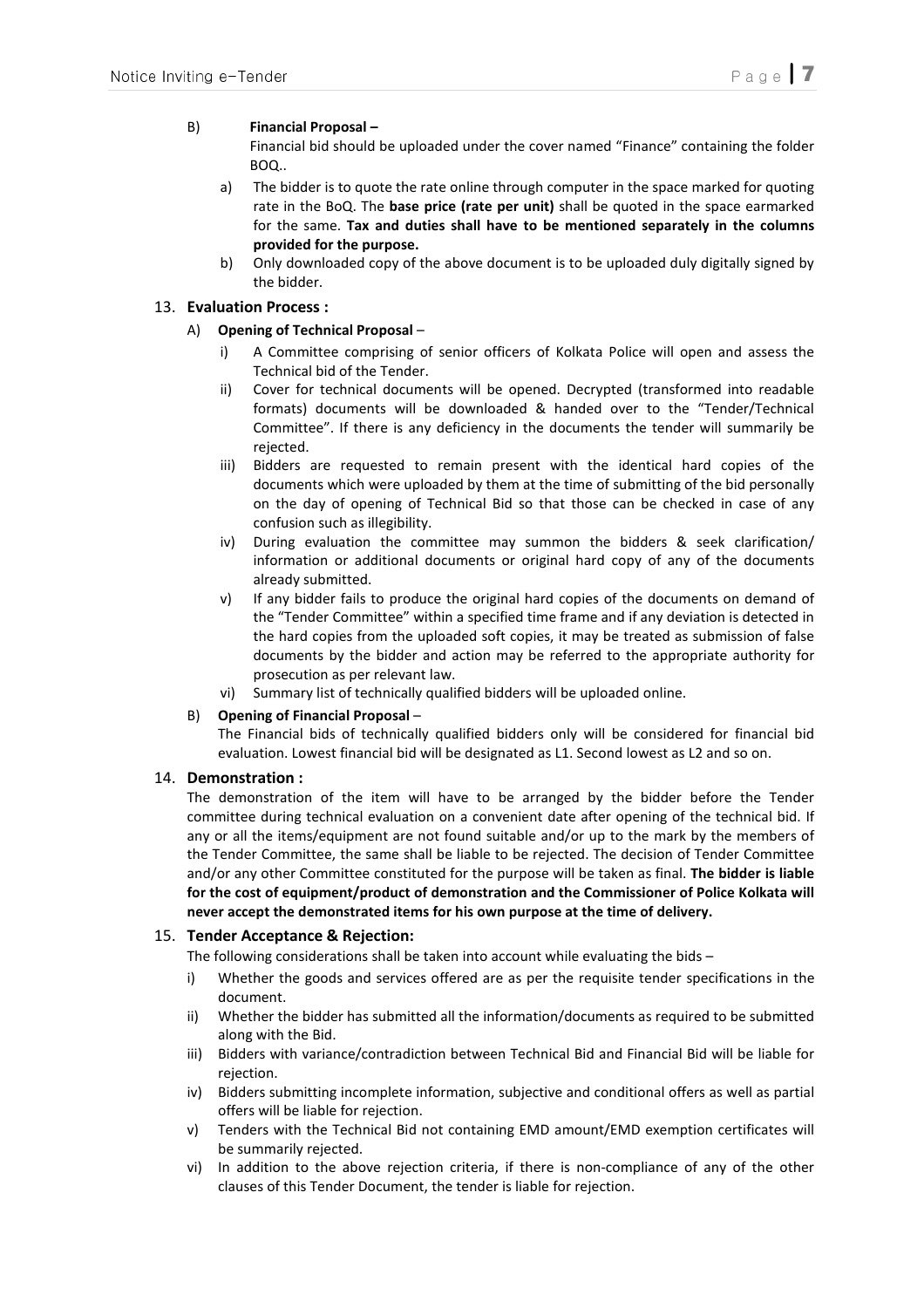## 16. Letter of Intent/Acceptance (LoI/LoA) :

- i) On completion of e-Tender formalities, Letter of Intent (LoI) / Letter of Acceptance (LoA) will be issued in favour of the selected bidder (L1).
- ii) The instant e-tender accepted rate of the tendered items will remain valid for 01 (one) year from the date of issuance of LoI / LoA.
- iii) Commissioner of Police, Kolkata reserves the right for placement of work order at any time during the validity period of the tender and the contractor will be bound to execute the work as per accepted rate.

## 17. Work Order :

Work order will be issued subsequently after completion of required formalities.

## 18. Security Deposit (SD) :

- i) The contractor shall have to deposit a sum equivalent to 3% of the total value of the Work Order (excluding admissible Taxes/GST) as Security Deposit in the form of Bank Guarantee/Bank Deposit Receipt, National Savings Certificate issued by the Post Office (P.O.) duly pledged in favour of the Commissioner of Police, Kolkata or in a Savings Bank Pass Book pledged to the Commissioner of Police, Kolkata or in Government Securities endorsed to the Commissioner of Police, Kolkata or FDR (of Nationalized Bank) valid till the expiry of the warranty period and to furnish an undertaking in the prescribed form (Annexure-IV) and also execute an agreement within 10 days from the date of issue of the Work Order failing which the Letter of Acceptance (LoA)/Work Order may liable to be cancelled.
- ii) The Security Deposit will be released after completion of the whole project i.e. after satisfactory completion of the warranty period. Security Deposit will not carry any interest.
- iii) In the event of the contractor fails to make Security Deposit, Commissioner of Police, Kolkata may, at his discretion, forfeit the earnest money lodged with this tender and cancel the LoI/LoA.

### 19. Warranty & Maintenance :

 The Contractor is liable for repairing all or any sort of damage detected during the warranty period completed free of cost, if applicable

### 20. Award of Contract :

The Award of Contact will be notified through West Bengal e-Tender portal.

### 21. Delivery/Completion of Work :

The delivery/completion of work period shall in no case exceed a period of 10 days of the issuance of Work Order (or within 7th day of October 2021). The Commissioner of Police, Kolkata reserves the right to extend the delivery period against any satisfactory reason thereafter.

### 22. Supply of Stores/Execution of Works :

- i) The Contractor shall be liable to supply/execute the tendered item as per agreement mutually agreed upon against placement of order of supply from time to time by the Commissioner of Police, Kolkata within the time specified in the respective order. The Commissioner of Police, Kolkata reserves the right for placement of Supply/Firm Order at any time during the validity period of the LoI and the Contractor is bound to supply the tendered item as per accepted rate of the respective tender.
- ii) If the Contractor by any cause, other than his own neglect or default, be prevented or delayed from supplying items/goods as aforesaid, the periods provided in clause may be extended by the Commissioner of Police, Kolkata on being satisfied that reasonable grounds exist for such delay.
- iii) The Contractor shall provide, at his own expense, all tools, plant, implements, packing, coolie hire charges etc. as will be necessary for the due performance of the contract. No claim on these accounts shall be entertained.
- iv) Random Testing of the delivered items will also be done at the time of Acceptance at the expense borne by the bidder.
- v) Hard & Soft Copies of operating & technical literature both in English are required at the time of supply of the stores.

### 23. Payment :

a) The process of payment will be initiated only after receiving a satisfactory certificate by the Acceptance Committee to be formed for this purpose after completion of supply/work.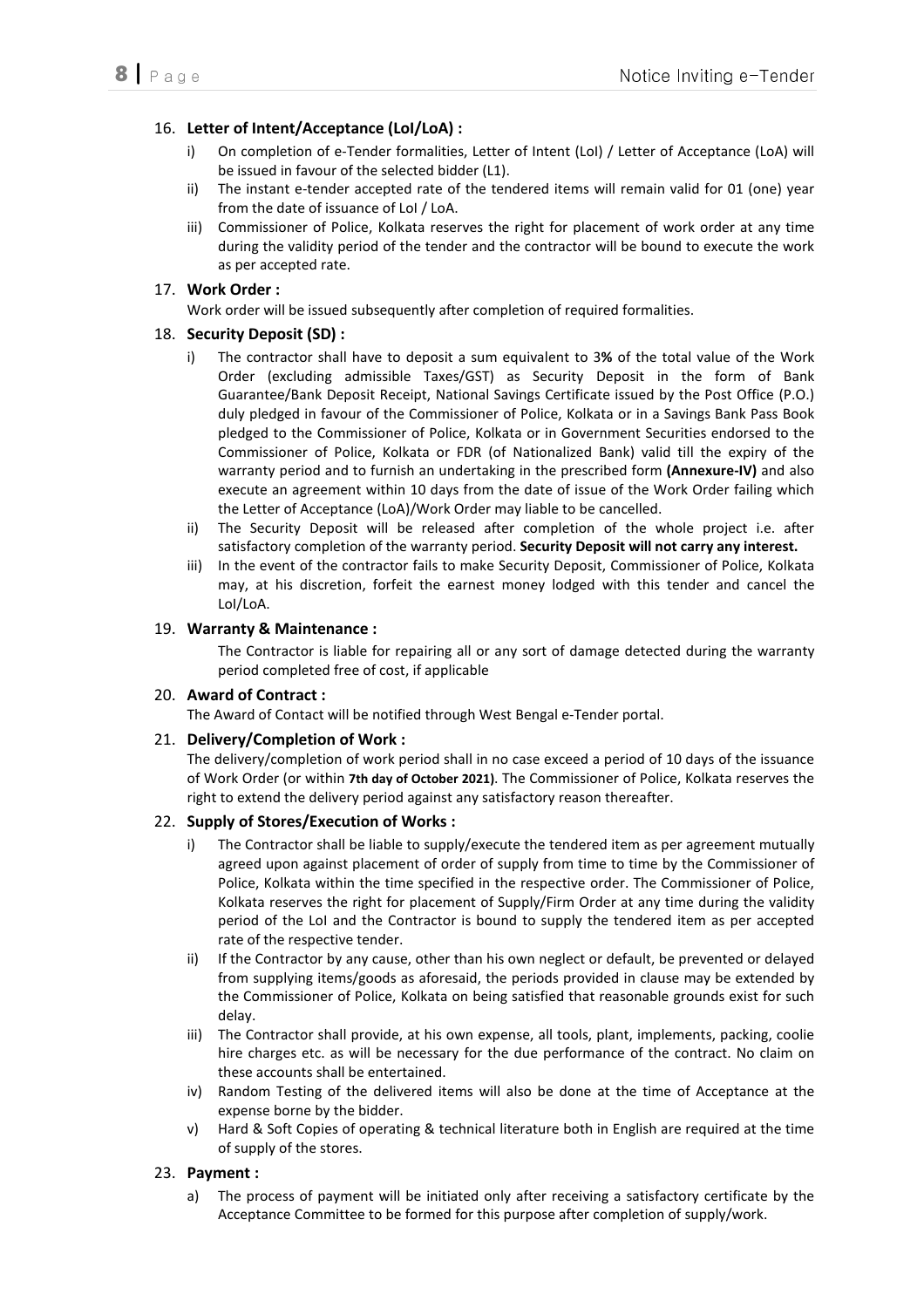# VI. GENERAL TERMS & CONDITIONS

- 1) It should be noted that the Contractor will be selected purely on "PROVISIONAL BASIS".
- 2) Any attempt of canvassing on the part of a bidder will render his tender liable to rejection summarily.
- 3) The Commissioner of Police, Kolkata reserves the right to accept any bid, and to annul the bid process and reject all bids at any time, without assigning any reason, prior to placement of supply order/ signing of contract, without thereby incurring any liability to the affected Bidder or any obligation to inform the affected Bidder of the grounds thereof.
- 4) This contract shall not be sublet either wholly or partly without the written permission of the Commissioner of Police, Kolkata and on breach of this provision the Commissioner of Police, Kolkata may cancel the contract and forfeit the Security Deposit and the Contractor shall have no claim for loss thereby resulting to him on any account whatsoever.
- 5) Any breach by the Contractor of any of the terms of the contract, the Commissioner of Police, Kolkata may, in addition to recovering any loss to sustain, terminate the contract on seven (07) days notice to the Contractor. The decision of the Commissioner of Police, Kolkata shall be the final on all questions as to the extent, meaning or construction of the said schedule or any descriptions, prices or other matters therein.
- 6) In the event of failure to supply the articles/execute the work according to approved commodities/ samples as agreed upon by the Contractor, the contract will be stand as cancelled.
- 7) The Commissioner of Police, Kolkata reserves the right to revise the quantity of the tendered article/item as per requirement and/or availability of fund within the validity period of tender which is 1(one) year.
- 8) The Commissioner of Police, Kolkata may accept the tender in respect of all the items tendered for, or any of them, or any part of all or any of them, by notifying the Contractor accordingly and the tender shall thereupon be considered as a tender for the quantity so accepted.
- 9) The Commissioner of Police, Kolkata reserves the right to invoke and/or cancel the Supply/Firm Order, if situation so warrants or the terms and conditions are not complied with, without assigning any reason thereto.

### VII. GROUND FOR BLACKLISTING :

### a) At the stage of competitive bidding – on the ground of :

- i) Submitting false documents as far as the eligibility criteria are concerned,
- ii) Submission of bid which involves concealment/suppression of facts in the bids in order to influence the outcome of eligibility screening or any other stage of open bidding.
- iii) Unauthorized use of one's name or the name of any other firm for the purpose of bidding,
- iv) Withdrawal of a bid, or refusal to accept an award, or enter the contract with the Govt. without justifiable cause, after he had been adjudged as having submitted the lowest responsive bid,
- v) Refusal or failure to post the required performance security within the prescribed time, as indicated in the detailed tender notice.
- vi) Refusal to clarify in writing its Bid during post qualification within the prescribed period as contained in the detailed tender notice from receipt of the request for clarification.
- vii) Any documented unsolicited attempt to unduly influence the outcome of bidding in his favour,
- viii) All other acts that tend to defeat the purpose of competitive bidding which is contrary to financial rules of the Government e.g. habitual withdrawing from bidding except valid reasons, not complying with the requirements during bid evaluation.

#### b) At the stage of contract implementation – on the ground of :

- i) Failure on the part of the firm to supply items as per Supply Order/Work Order due solely to his fault or negligence within the prescribed period as mentioned in the detailed tender notice.
- ii) Failure to fully and faithfully comply with the contractual obligations without valid cause or failure to comply with any written lawful instruction of the procuring entity or its representative(s) pursuant to the implementation of the contract.
- iii) Assignment and sub-contracting of the contract or any part thereof
- iv) Unsatisfactory progress in the delivery/execution of goods/items/work in case of procurement,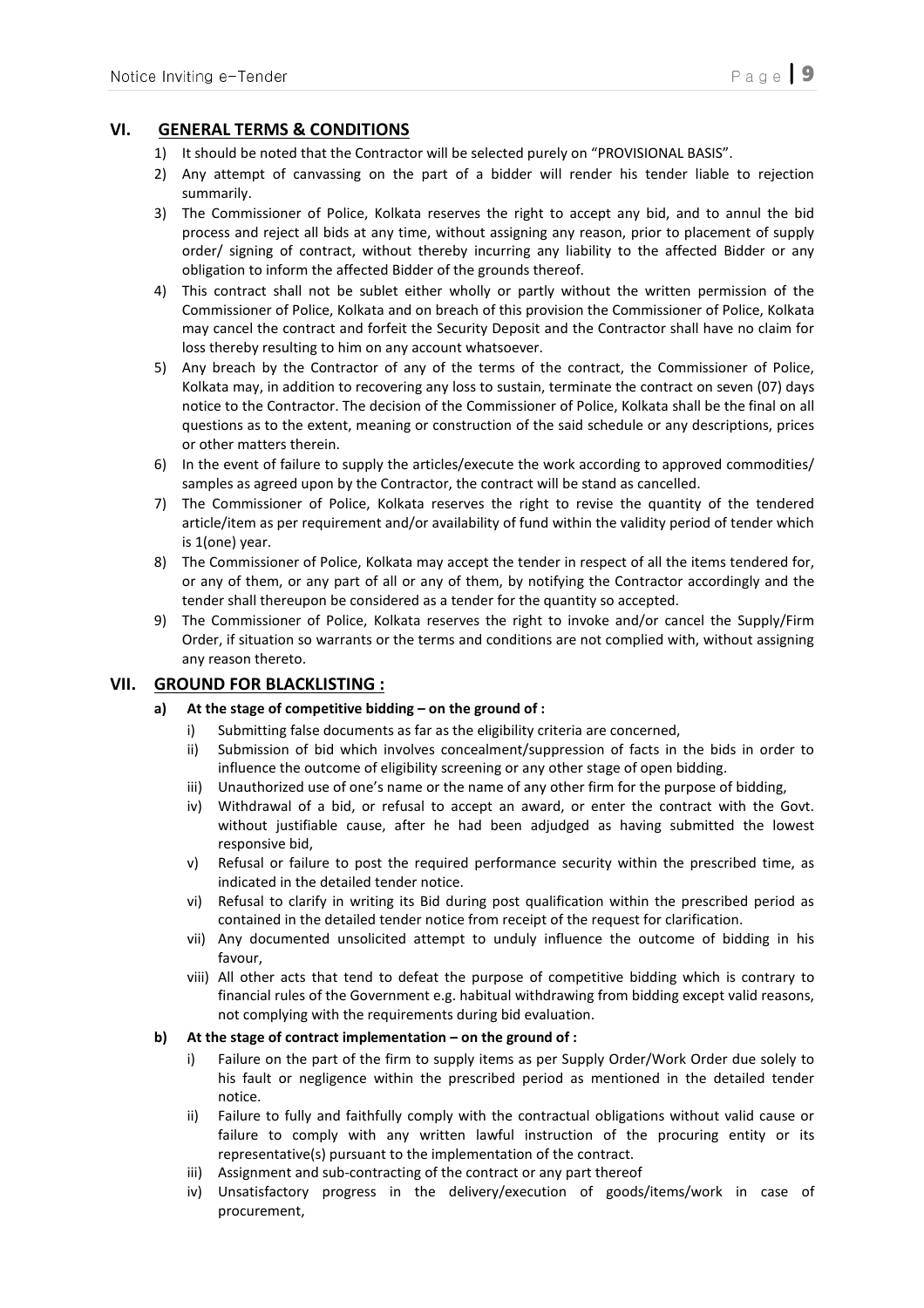- v) Supply of inferior quality of goods/service/work, as per accepted specification/sample/ specimen of item(s).
- vi) Any other reason, which the procuring entity deems it logical to include in the contract, duly agreed by the Contractor.
- vii) Failure of supply/execute within the stipulated period of time to be mentioned in the supply order/work order.

## VIII. DISPUTES & ARBITRATION :

In case of any dispute or differences, relating to the terms of this agreement, the said dispute or difference shall be referred to the sole arbitration of Commissioner of Police, Kolkata or any other person appointed by him. The decision of the arbitrator shall be final and binding on both the parties. In the event of such arbitrator to whom the matter is referred to vacates his office on resignation or otherwise or refuses to do works or neglecting his work or being unable to act as arbitrator for any reason whatsoever, the Commissioner of Police, Kolkata shall appoint another person to act as arbitrator in the place of outgoing arbitrator and the person so appointed shall be entitled to proceed further with the reference from the stage at which it was left by the predecessor. The Bidder will have no objection in any such appointment on the ground that arbitrator so appointed is employee of Kolkata Police. The adjudication of such arbitrator shall be governed by the provision of the Arbitration and Conciliation Act, 1996, or any statutory modification or re-enactment thereof or any rules made thereof. The arbitration shall be held within the jurisdiction of Hon'ble High Court of Calcutta.

### IX. TERMINATION OF CONTRACT :

Kolkata Police may without prejudice to any other remedy or right of claim for breach of contract, terminate the contract in whole or in part by giving a notice of not less than 30 days to the contractor :

- a) If the contractor (Bidder) materially fails to render any or all the services within the time period(s) specified in the contract or any extension thereof granted by Kolkata Police in writing and fails to remedy its failure within a period of thirty (30) days after receipt of the default notice form Kolkata Police.
- b) If the contractor in the judgment of Kolkata Police has engaged in corrupt or fraudulent practices in competing or in executing the contract.

### X. FORCE MAJEURE CLAUSE :

The Bidder shall not be liable for forfeiture of its performance security, liquidated damages or termination for default, if the delay in performance or other failure to perform its obligations under the contract is a result of an event of Force Majeure. For purposes of the clause, "Force Majeure" means an event beyond the control of the Bidder and not involving the Bidder's fault or negligence and not foreseeable. Such events may include wars or revolutions, fires, floods, epidemics, quarantine restrictions, freight embargoes etc.

 $Sd$ 

 for Commissioner of Police, Kolkata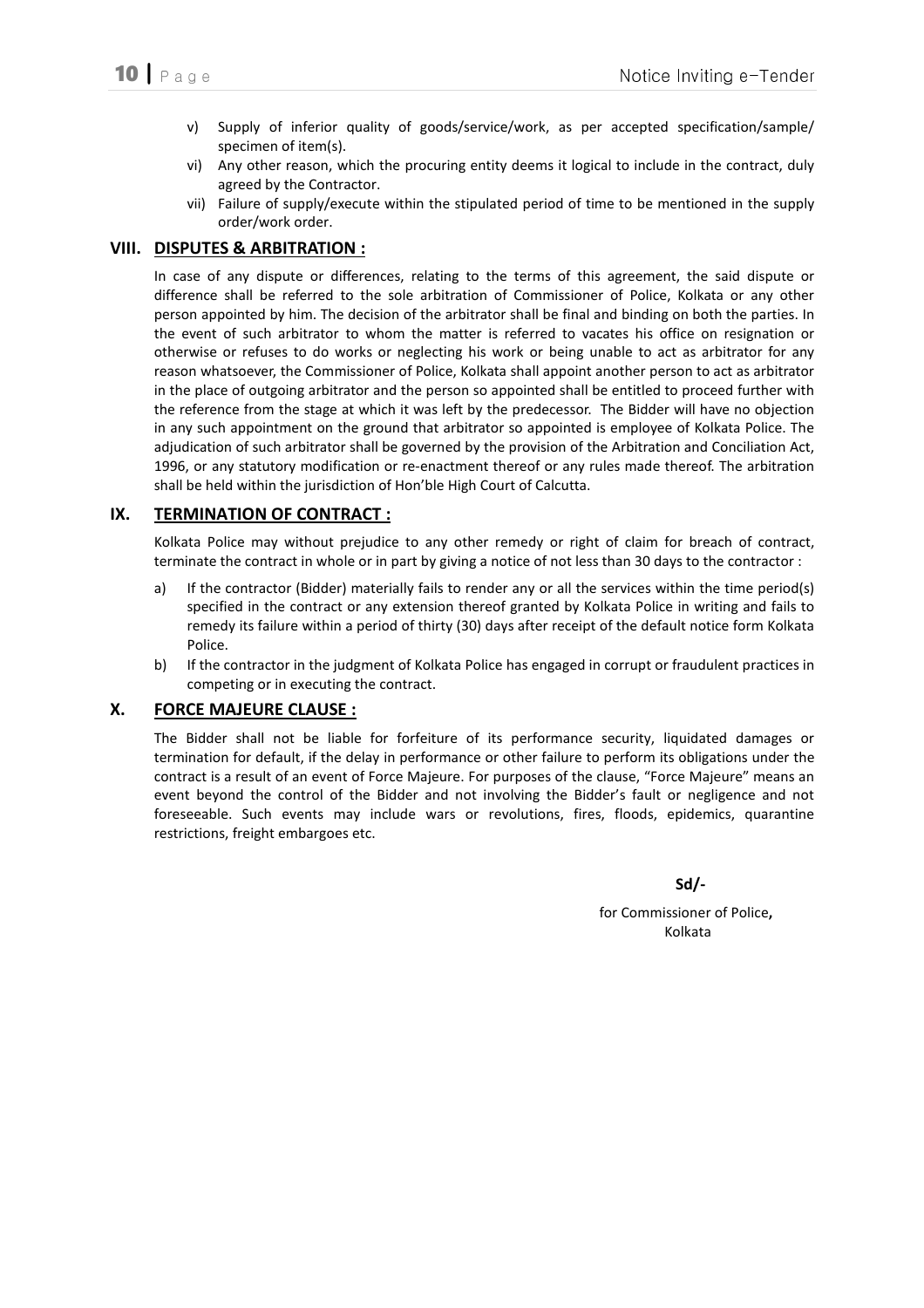# PART – B

# I. BILL OF MATERIALS & COMMERCIAL :

| Item | Name of Item                                              | Unit | Qty. | Rate per  | GST per | Total rate                  |
|------|-----------------------------------------------------------|------|------|-----------|---------|-----------------------------|
| No.  |                                                           |      |      | unit (Rs) | Unit    | $per$ unit (Rs) $\parallel$ |
|      | Body Protector (B.P) Jacket with Arm Guard and Shin Guard | Each | 2000 |           |         |                             |
|      | Poly Carbonate (PC) Baton                                 | Each | 5000 |           |         |                             |
|      | Poly Carbonate(PC) Shield                                 | Each | 2000 |           |         |                             |

# **II.** SPECIFICATION OF ITEMS

| <b>ITEM</b>    | Specification of the items                           |                                                                                                                                                                                                                                                                                                                                                                                                                                                                 |  |  |  |  |
|----------------|------------------------------------------------------|-----------------------------------------------------------------------------------------------------------------------------------------------------------------------------------------------------------------------------------------------------------------------------------------------------------------------------------------------------------------------------------------------------------------------------------------------------------------|--|--|--|--|
| <b>NO</b>      |                                                      |                                                                                                                                                                                                                                                                                                                                                                                                                                                                 |  |  |  |  |
| $\mathbf{1}$   | BODY PROTECTOR JACKET WITH ARM GUARD AND SHIN GUARD. |                                                                                                                                                                                                                                                                                                                                                                                                                                                                 |  |  |  |  |
|                | <b>Specification:</b>                                |                                                                                                                                                                                                                                                                                                                                                                                                                                                                 |  |  |  |  |
|                | <b>Material</b>                                      | : The Outer & Inner part of the Body Protector Jacket shall be made of GABARDINE Cloth either<br>with Khaki or OG Camouflage or Navy Blue Camouflage Colour or any desired colour.                                                                                                                                                                                                                                                                              |  |  |  |  |
|                |                                                      | The Harness measuring with 10 "-12" (ten to twelve inches) shall be made of either with engineering<br>grade Polycarbonate with a thickness of $3.5$ mm $-4$ mm which provides excellent protection<br>against Brick Batting, Stone pelting, Iron Rod / Cane impact. Improved consistency in thickness and<br>enhanced strength. Thick Ribs as per measurement with higher structural strength.                                                                 |  |  |  |  |
|                |                                                      | The KP Logo ( $5 \frac{1}{2}$ " – Five & half inches) in Blue colour against Khaki colour Body Protector Jacket<br>on both sides just on the Pocket is earmarked for putting the Harness to be printed while with<br>contrast colour against other colour of Body Protector Jacket to be printed. This apart, KOLKATA<br>POLICE (1 1/2 inches) in navy blue colour to be printed just below the KP logo on both the pockets are<br>provisioned for the Harness. |  |  |  |  |
|                | Length                                               | : 31.5" - 32" inches (From Collar to bottom on the front & back side both).                                                                                                                                                                                                                                                                                                                                                                                     |  |  |  |  |
|                | Weight                                               | : 3.3 kg (Three kg & three hundred gram) Including the Arm & Shin Guard ± 5%                                                                                                                                                                                                                                                                                                                                                                                    |  |  |  |  |
|                | <b>Break Up</b>                                      |                                                                                                                                                                                                                                                                                                                                                                                                                                                                 |  |  |  |  |
|                | <b>B.P.JACKET</b>                                    | : 2.8 kgs (Two kg & 800 gram more or less 50 gram)                                                                                                                                                                                                                                                                                                                                                                                                              |  |  |  |  |
|                |                                                      | Shin Guard: 340 gm & Arm Guard: 150-160-gm)                                                                                                                                                                                                                                                                                                                                                                                                                     |  |  |  |  |
|                | <b>Collar</b>                                        | : 02 (two) Inches                                                                                                                                                                                                                                                                                                                                                                                                                                               |  |  |  |  |
|                | <b>Colour</b>                                        | : Khaki/OG/Navy Blue/Camouflage                                                                                                                                                                                                                                                                                                                                                                                                                                 |  |  |  |  |
|                | <b>Shoulder</b>                                      | $: 22"$ -23" (One end to another)                                                                                                                                                                                                                                                                                                                                                                                                                               |  |  |  |  |
|                | <b>Armour</b>                                        | : 03 (Three) inches on both sides.                                                                                                                                                                                                                                                                                                                                                                                                                              |  |  |  |  |
|                |                                                      | Special Features: The front & back part of the B.P Jacket shall be bifurcated. The upper part will be 24 inches while the<br>lower part will be 12" inches. The upper part on the front & back sides shall have square shape(12"x 12")<br>pocket for putting the HARNESS. The lower part on the front & back sides shall have eight (08)<br>separate Harness in RIB shape, each measuring with length 24 cm & width: 5 cm)                                      |  |  |  |  |
| $\overline{2}$ | <b>POLY CARBONATE BATON</b>                          |                                                                                                                                                                                                                                                                                                                                                                                                                                                                 |  |  |  |  |
|                | Specifications:                                      |                                                                                                                                                                                                                                                                                                                                                                                                                                                                 |  |  |  |  |
|                | Material                                             | : Transparent Poly Carbonate (PC) Unbreakable Fibre                                                                                                                                                                                                                                                                                                                                                                                                             |  |  |  |  |
|                | Length                                               | : $40'' - 41''$ inches                                                                                                                                                                                                                                                                                                                                                                                                                                          |  |  |  |  |
|                | Diameter                                             | : 3.5" (Three & half) inches                                                                                                                                                                                                                                                                                                                                                                                                                                    |  |  |  |  |
|                | Weight                                               | : 350 grms                                                                                                                                                                                                                                                                                                                                                                                                                                                      |  |  |  |  |
|                | Hand Grip                                            | : 5" (Five) inches - Long. Colour Black, Non slip rubber                                                                                                                                                                                                                                                                                                                                                                                                        |  |  |  |  |
|                | Shape                                                | : Round & Hollow                                                                                                                                                                                                                                                                                                                                                                                                                                                |  |  |  |  |
|                | Bottom                                               | : 2 1/2" (Two & half) inches cover with black unbreakable fibre & round shape                                                                                                                                                                                                                                                                                                                                                                                   |  |  |  |  |
|                | Wall thickness                                       | $: 4mm - 5mm$                                                                                                                                                                                                                                                                                                                                                                                                                                                   |  |  |  |  |
|                | Weight                                               | : $350$ grm $-400$ grm.                                                                                                                                                                                                                                                                                                                                                                                                                                         |  |  |  |  |
|                | Loop                                                 | : 6" (six) inches long Flexible made of nylon/ fabric to be fixed at the middle of top of hand grip.                                                                                                                                                                                                                                                                                                                                                            |  |  |  |  |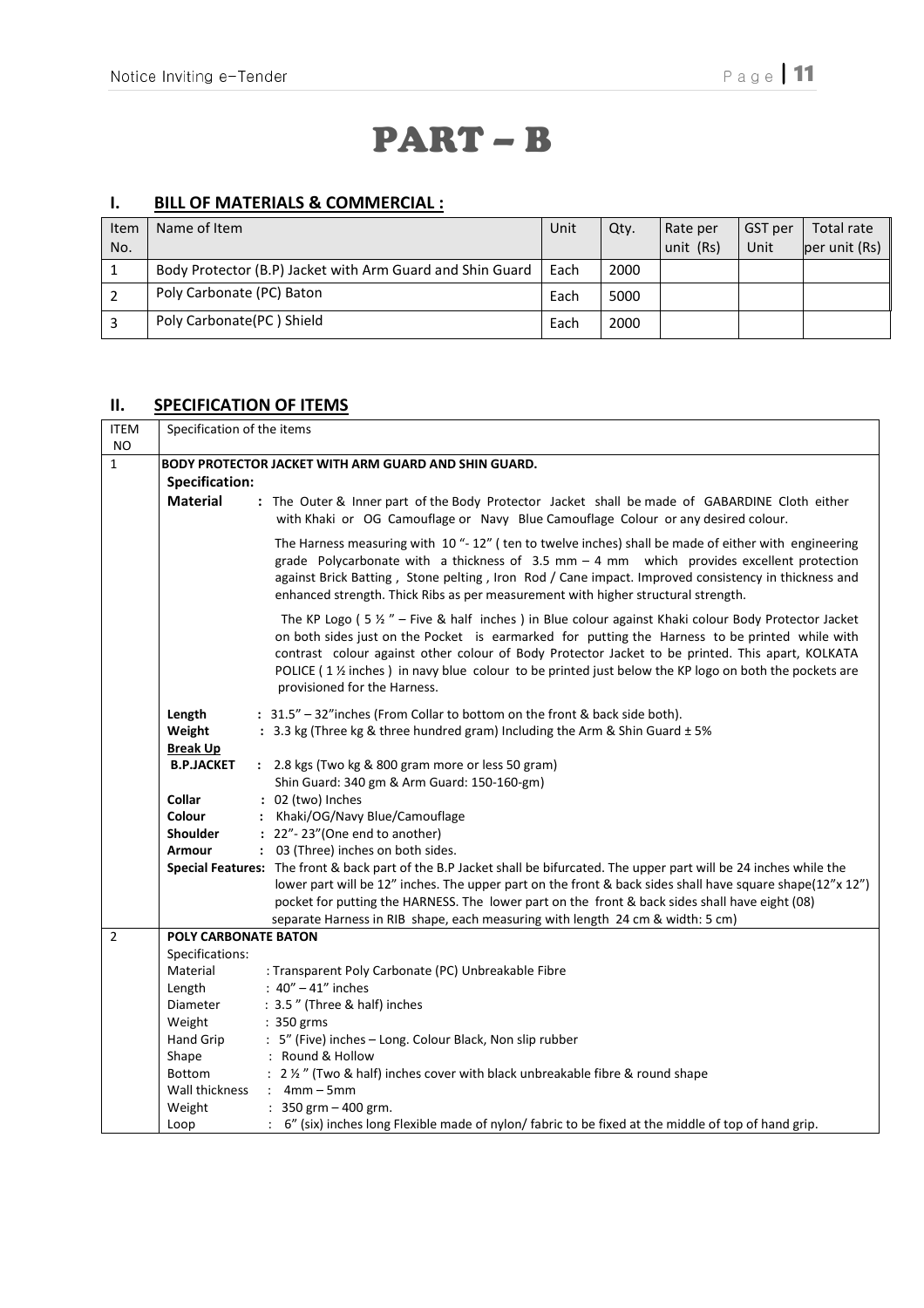| <b>ITEM</b>    | Specification of the items |                                                                                                                                                                                                                                                                                                  |  |  |  |
|----------------|----------------------------|--------------------------------------------------------------------------------------------------------------------------------------------------------------------------------------------------------------------------------------------------------------------------------------------------|--|--|--|
| NO.            |                            |                                                                                                                                                                                                                                                                                                  |  |  |  |
| $\overline{3}$ | Poly Carbonate Shield,     |                                                                                                                                                                                                                                                                                                  |  |  |  |
|                | Specifications:            |                                                                                                                                                                                                                                                                                                  |  |  |  |
|                | Material                   | : Transparent solid poly carbonate (PC) virgin grade not recycled. Scratch resistant material for clear<br>vision by the user concerned.                                                                                                                                                         |  |  |  |
|                |                            | With engineering graded Polycarbonate with a thickness of $3.5$ mm $-4$ mm which provides<br>excellent protection against Brick Batting, Stone pelting, Iron Rod / Cane impact. Improved<br>consistency in thickness and enhanced strength. Thick Ribs all along the edges for higher structural |  |  |  |
|                |                            | strength. Vision area of Shield (Dhal) so shaped as to avoid scratches during Handling. The Shield (dhal)<br>shall be cushioned for comfortable arm rest for comfort and long using at a stretch. The Shield shall                                                                               |  |  |  |
|                |                            | have High Impact resistance.                                                                                                                                                                                                                                                                     |  |  |  |
|                | Shape                      | :Rectangle                                                                                                                                                                                                                                                                                       |  |  |  |
|                | Weight                     | :2kgs $3$ grms (+ 50 grm)                                                                                                                                                                                                                                                                        |  |  |  |
|                | Length                     | :36.5" $-$ 37" inches                                                                                                                                                                                                                                                                            |  |  |  |
|                | Width                      | : 25" (Twenty five) inches                                                                                                                                                                                                                                                                       |  |  |  |
|                |                            | Thickness/Gaze : $3.5$ mm - 4 mm                                                                                                                                                                                                                                                                 |  |  |  |
|                |                            | Potentiality level: To provide complete protection in the event of brick batting, stone pelting, cane or bamboo hitting<br>(Impact), pouring acid etc.                                                                                                                                           |  |  |  |
|                | Edges                      | : ALL EDGES/ BRIM shall be covered with black colour durable<br>rubber band as safety measures                                                                                                                                                                                                   |  |  |  |
|                | Other fittings             | : Black side of the shield shall have well cushioned arm rest in order to provide comfort in long use,<br>Nylon STRAP (46") inches, solid Handle/ Holder to be fitted permanently for comfortable holding.<br>Sticker: "KOLKATA POLICE" (4" inches)                                              |  |  |  |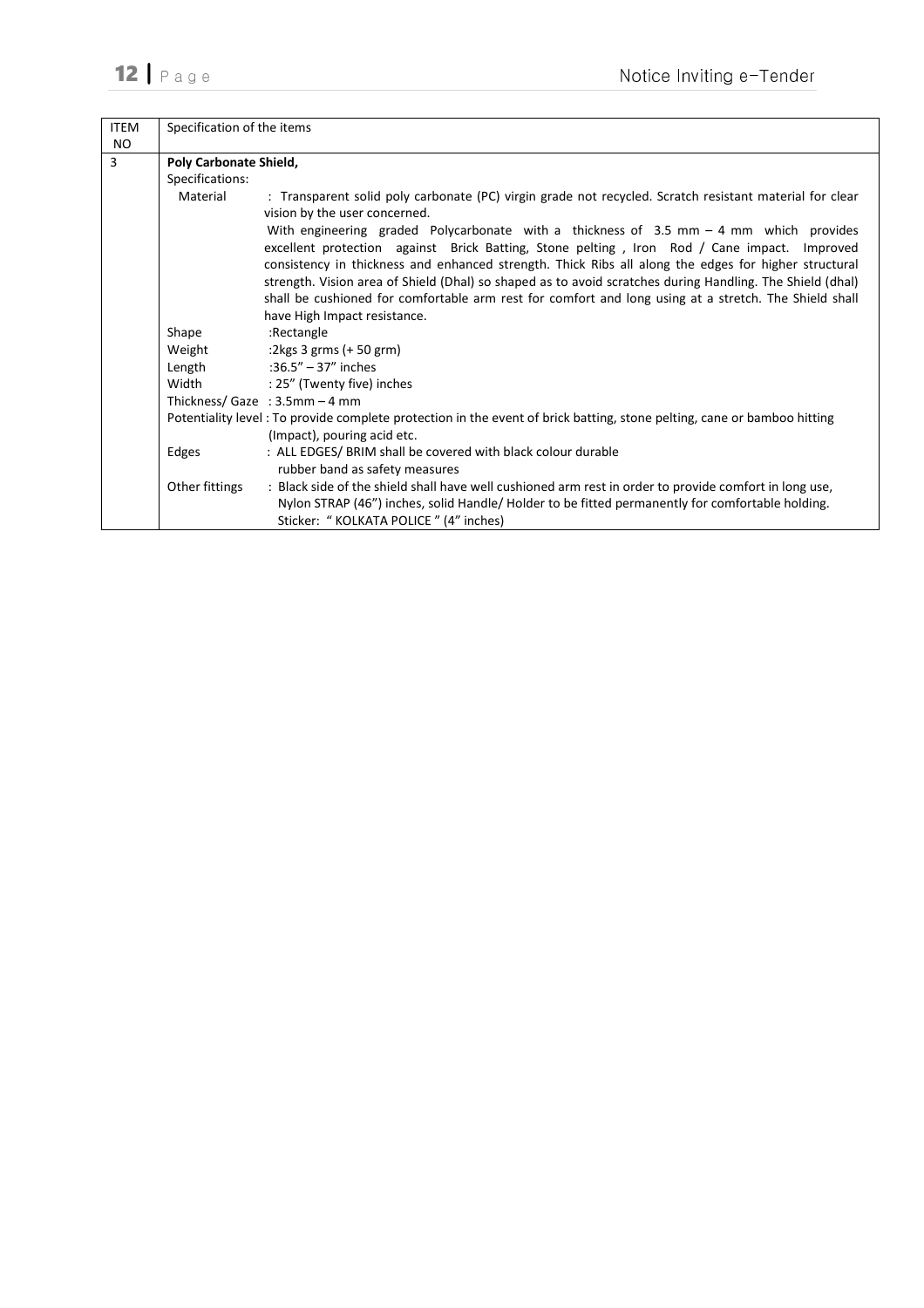# PART – C

# I. GENERAL GUIDANCE FOR E-TENDERING :

- 1) Registration of Bidder Bidders willing to take part in the process of e-Tendering will have to be enrolled & registered with the Government e-Procurement System through logging on to https://wbtenders.gov.in.
- 2) Digital Signature Certificate (DSC) Each Bidder is required to obtain a Class-III Digital Signature Certificate (DSC) for submission. Details are available at the website https://wbtenders.gov.in.
- 3) DSC once mapped to an account cannot be remapped to any other account. It can only be inactivated.
- 4) The Bidders can update well in advance, the documents such as certificates, purchase order details etc., under My Documents option and these can be selected as per tender requirements and then attached along with bid documents during bid submission. This will ensure lesser upload of bid documents.
- 5) After downloading/getting the tender schedules, the Bidder should go through them carefully and then submit the documents as per the tender document, otherwise, the bid will be rejected.
- 6) The BOQ template must not be modified/replaced by the bidder and the same should be uploaded after filling the relevant columns, else the bidder is liable to be rejected for that tender. Bidders are allowed to enter the Bidder Name and Values only.
- 7) Bidder, in advance, should prepare the bid documents to be submitted as indicated in the tender schedule and they should be in PDF/XLS/RAR/DWF formats. If there is more than one document, they can be clubbed together.
- 8) The bidder has to submit the tender document(s) online well in advance before the prescribed time to avoid any delay or problem during the bid submission process.
- 9) There is no limit on the size of the file uploaded at the server end. However, the upload is decided on the Memory available at the Client System as well as the Network bandwidth available at the client side at that point of time. In order to reduce the file size, bidders are suggested to scan the documents in 75-100 DPI so that the clarity is maintained and also the size of file also gets reduced. This will help in quick uploading even at very low bandwidth speeds.
- 10) It is important to note that, the bidder has to Click on the Freeze Bid Button, to ensure that he/she completes the Bid Submission Process. Bids which are not Frozen are considered as Incomplete/Invalid bids and are not considered for evaluation purposes.
- 11) The Tender Inviting Authority (TIA) will not be held responsible for any sort of delay or the difficulties faced during the submission of bids online by the bidders due to local issues.
- 12) After the bid submission, the bid summary has to be printed and kept as an acknowledgement as a token of the submission of the bid. The bid summary will act as a proof of bid submission for a tender floated and will also act as an entry point to participate in the bid opening event.
- 13) The bidder should see that the bid documents submitted should be free from virus and if the documents could not be opened, due to virus, during tender opening, the bid is liable to be rejected.
- 14) The bidders are requested to submit the bids through online eProcurement system to the TIA well before the bid submission end date and time (as per Server System Clock).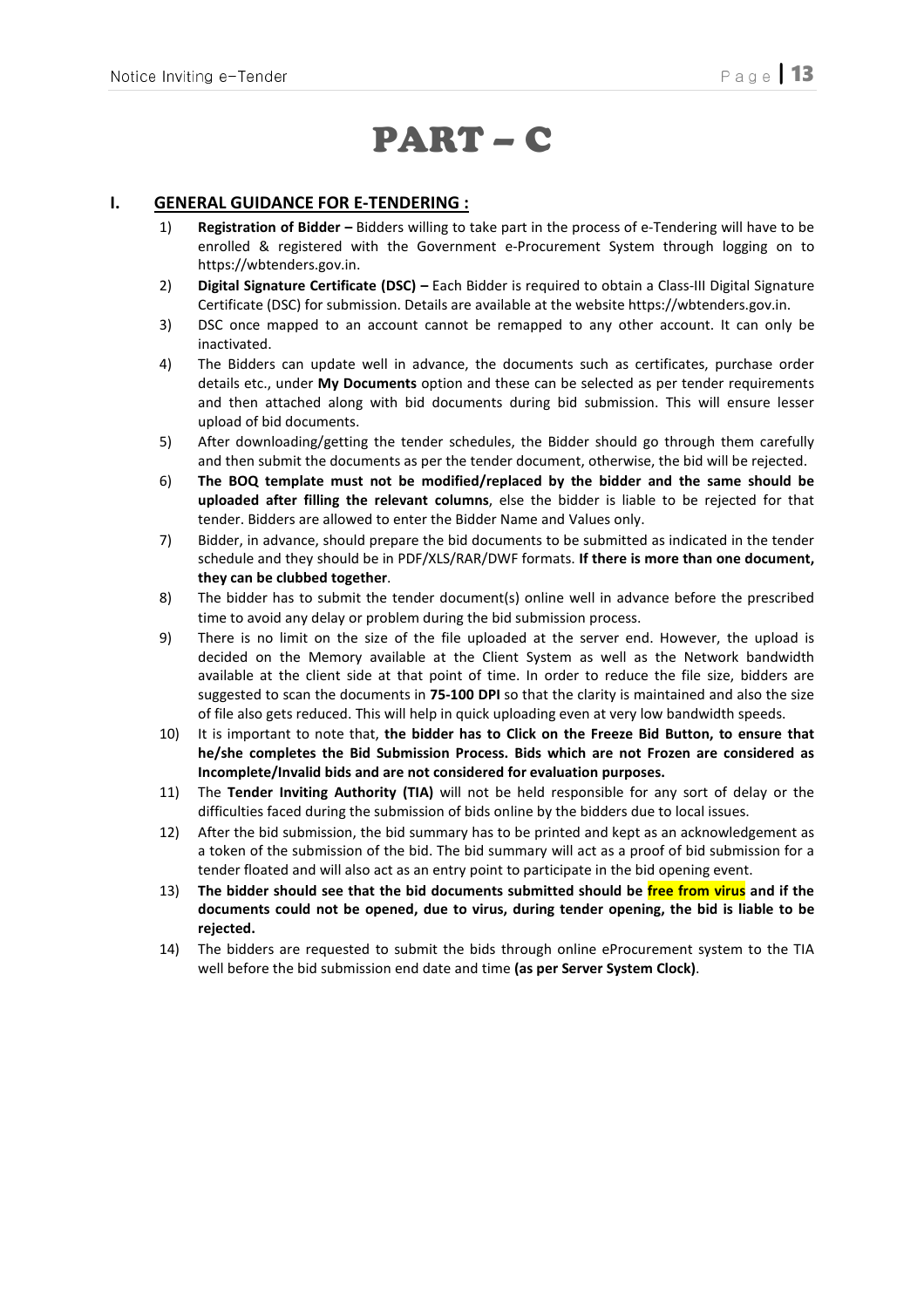# ANNEXURES

[ To be submitted in following Format ]

# ANNEXURE – I

# DECLARATIONS

Sir,

Having examined the Bid Documents of "e-Tender for the procurement of Body protector, Poly Carbonate Baton & Poly Carbonate shield for use of Kolkata Police for the year 2022-23

, We,\_\_\_\_\_\_\_\_\_\_\_\_\_\_\_\_\_\_\_\_\_\_\_\_\_\_\_\_\_\_\_\_\_\_\_, offer to supply and deliver the entire work in conformity with the Terms & Conditions laid down in the Tender Notice No. \_\_\_\_\_\_\_\_\_\_\_\_\_\_\_\_\_\_\_\_\_\_\_\_\_\_\_\_ dated \_\_\_\_\_\_\_\_\_\_\_\_\_\_\_\_\_ and would abide by the same terms and conditions throughout the period of contract.

We, hereby also agree to execute a "Contractual Agreement'' with Kolkata Police based on all the terms & conditions laid down in the Tender Notice No. \_\_\_\_\_\_\_\_\_\_\_\_\_\_\_\_\_\_\_\_\_\_\_\_\_\_\_\_\_\_\_\_\_ dated \_\_\_\_\_\_\_\_\_\_\_\_\_\_\_\_\_\_\_\_\_\_ in the event of being selected as a successful Bidder.

We understand that you are not bound to accept the lowest or any bid you may receive.

We also understand that you have the right to revise the quantities and/or split the total order among the Bidders and/or procure the available and compatible items/ equipments under DGS&D Rate Contract.

 $\overline{\phantom{a}}$  , we can also the contract of  $\overline{\phantom{a}}$ Signature with date

Name in block letters

\_\_\_\_\_\_\_\_\_\_\_\_\_\_\_\_\_\_\_\_\_\_\_\_\_\_\_

\_\_\_\_\_\_\_\_\_\_\_\_\_\_\_\_\_\_\_\_\_\_\_\_\_\_\_\_\_

Seal of the Company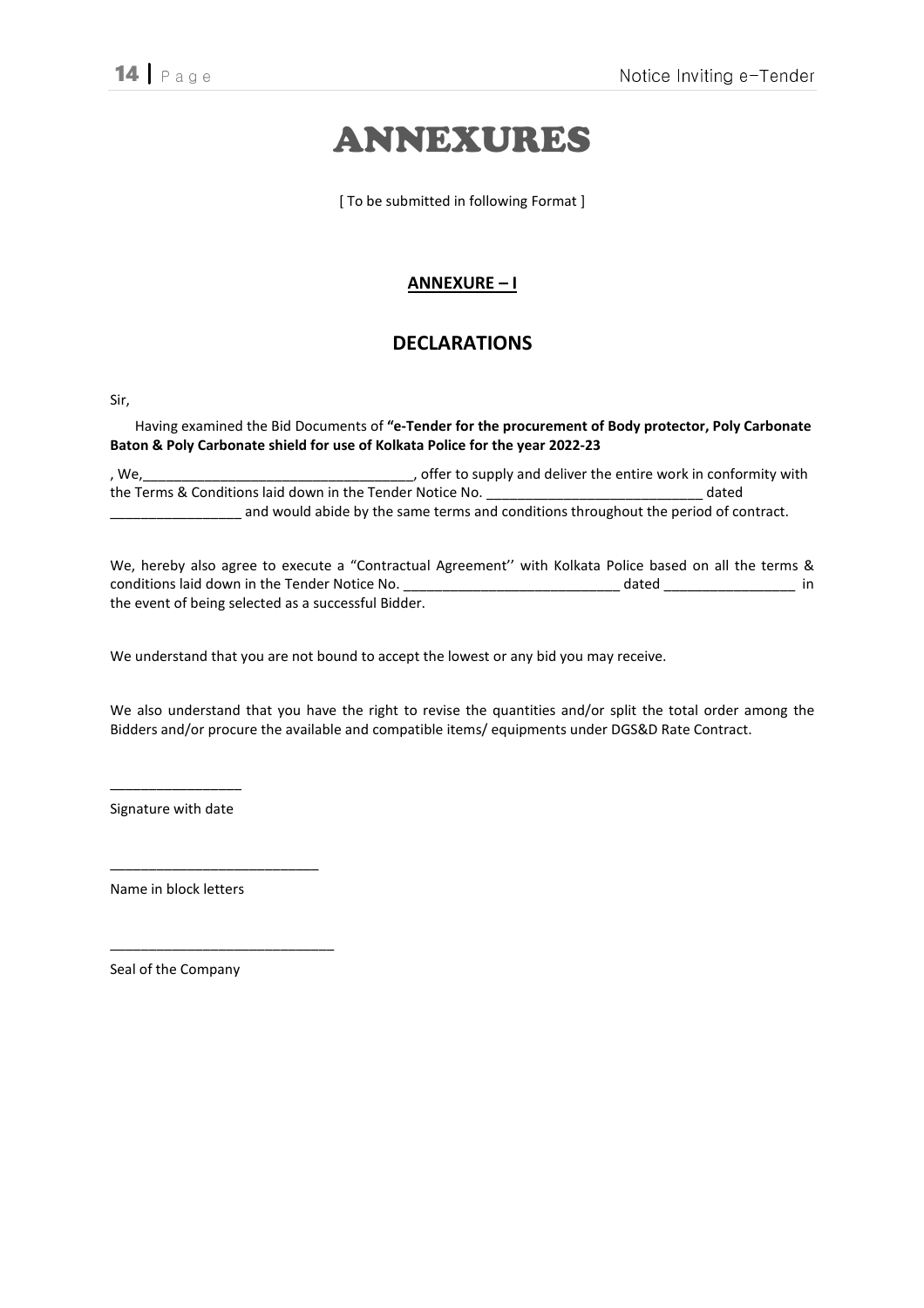## ANNEXURE – II

# ONLINE SUBMISSION OF EARNEST MONEY DEPOSIT

Necessary Earnest Money will be deposited by the bidder electronically: online–through his net banking enabled bank account, maintained at any bank or: offline–through any bank by generating NEFT/RTGS challan the challan the challan structure of the challan structure of the challan the challan structure of the e-Tendering portal. Intending Bidder shall have to get the Beneficiary details from e–Tender portal with the help of Digital Signature Certificate and may transfer the EMD from their respective Bank as per the Beneficiary Name & Account No., Amount, Beneficiary Bank name (ICICI Bank) & IFSC Code and e–Proc Ref No.

Intending bidder who wants to transfer EMD through NEFT/RTGS must read the instruction of the Challan generated from e-Procurement site.

Bidders are also advised to submit EMD of their bid, at least 3 working days before the bid submission closing date as it requires time for processing of Payment of EMD.

Bidders eligible for exemption of EMD as per Govt. rule may avail the same and necessary documents regarding the exemption of EMD must be uploaded in the EMD folder of Statuary bid documents.

Unsuccessful bidders will get their EMD refund automatically online.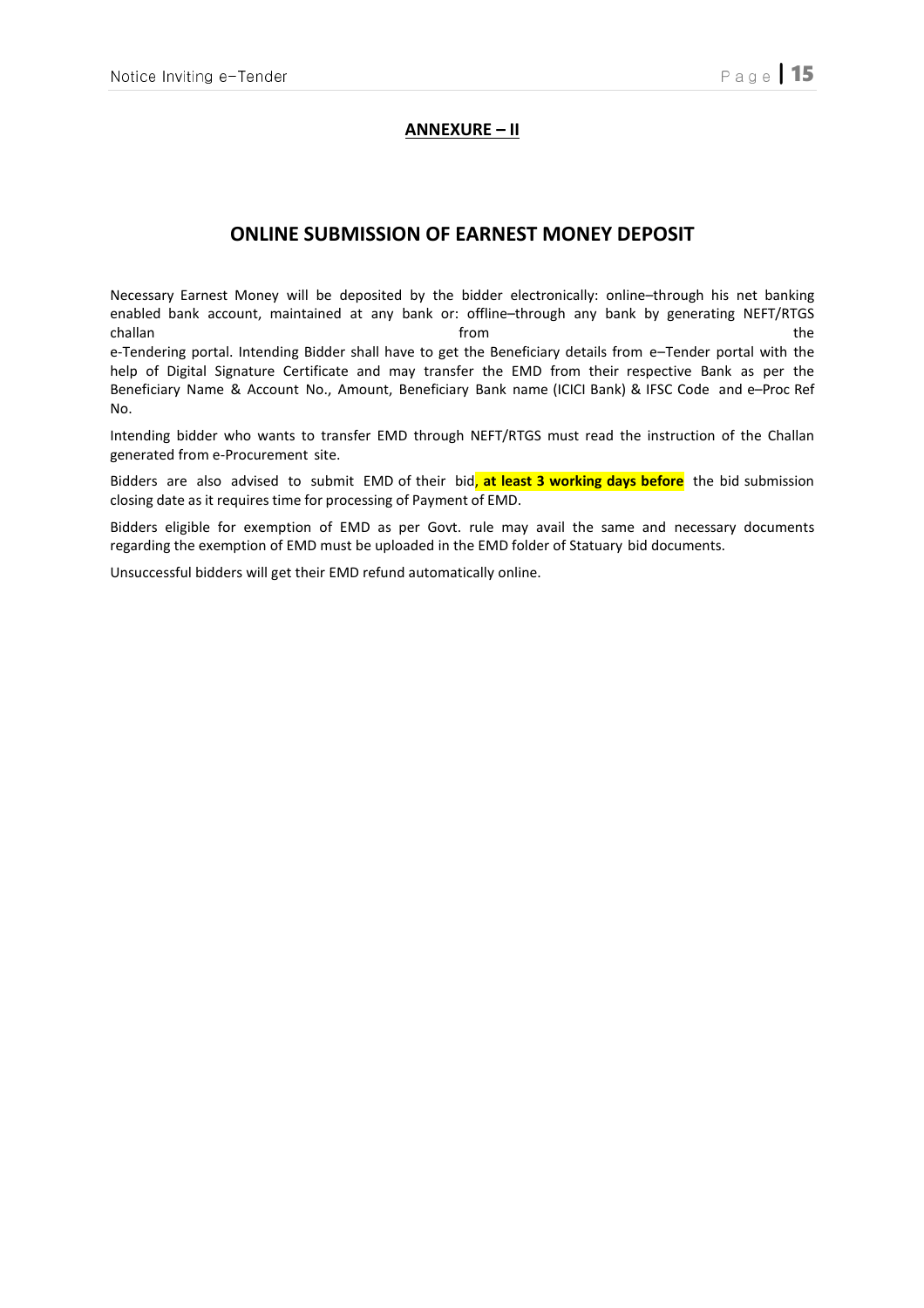# ANNEXURE – III

# UNDERTAKING REGARDING BLACKLISTING

[To be executed on Rs.10/- non Judicial Stamp paper and **duly notarized**]

 $1/we$ 

Contractor/Partner or Sole Proprietor (Strike out the word which is in applicable) of (Firm of contractor) **\_\_\_\_\_\_\_** participating in the e-Tender for the procurement of Body protector, Poly Carbonate Baton & Poly Carbonate shield for use of Kolkata Police for the year 2022-23" do hereby declare and solemnly affirm that the individual firm/ companies M/s \_\_\_\_\_\_\_\_\_\_\_\_\_\_\_\_\_\_\_\_\_\_\_\_\_\_\_\_\_\_\_\_\_\_\_\_\_\_\_\_\_\_\_\_\_\_\_\_\_\_\_\_\_\_ have not been blacklisted during last 5 years by the Union or State Government and the individual/firm/companies blacklisted by the Union

or State Governments or any partner or shareholder thereof are not directly or indirectly connected with or has any subsisting interest in business of my firm.

Deponent

Dated \_\_\_\_\_\_\_\_\_\_\_\_\_\_ Address \_\_\_\_\_\_\_\_\_\_\_\_\_\_\_\_\_\_\_\_\_\_\_\_\_

I do hereby solemnly declare and affirm that the above declaration is true and correct to the best of my knowledge and belief. No part of it is false and it conceals nothing.

Dated : \_\_\_\_\_\_\_\_\_\_\_\_\_\_ Deponent \_\_\_\_\_\_\_\_\_\_\_\_\_\_\_\_\_\_

\_\_\_\_\_\_\_\_\_\_\_\_\_\_\_\_\_\_\_\_\_\_\_\_\_\_\_

\_\_\_\_\_\_\_\_\_\_\_\_\_\_\_\_\_\_\_\_\_\_\_\_\_\_\_\_\_\_\_\_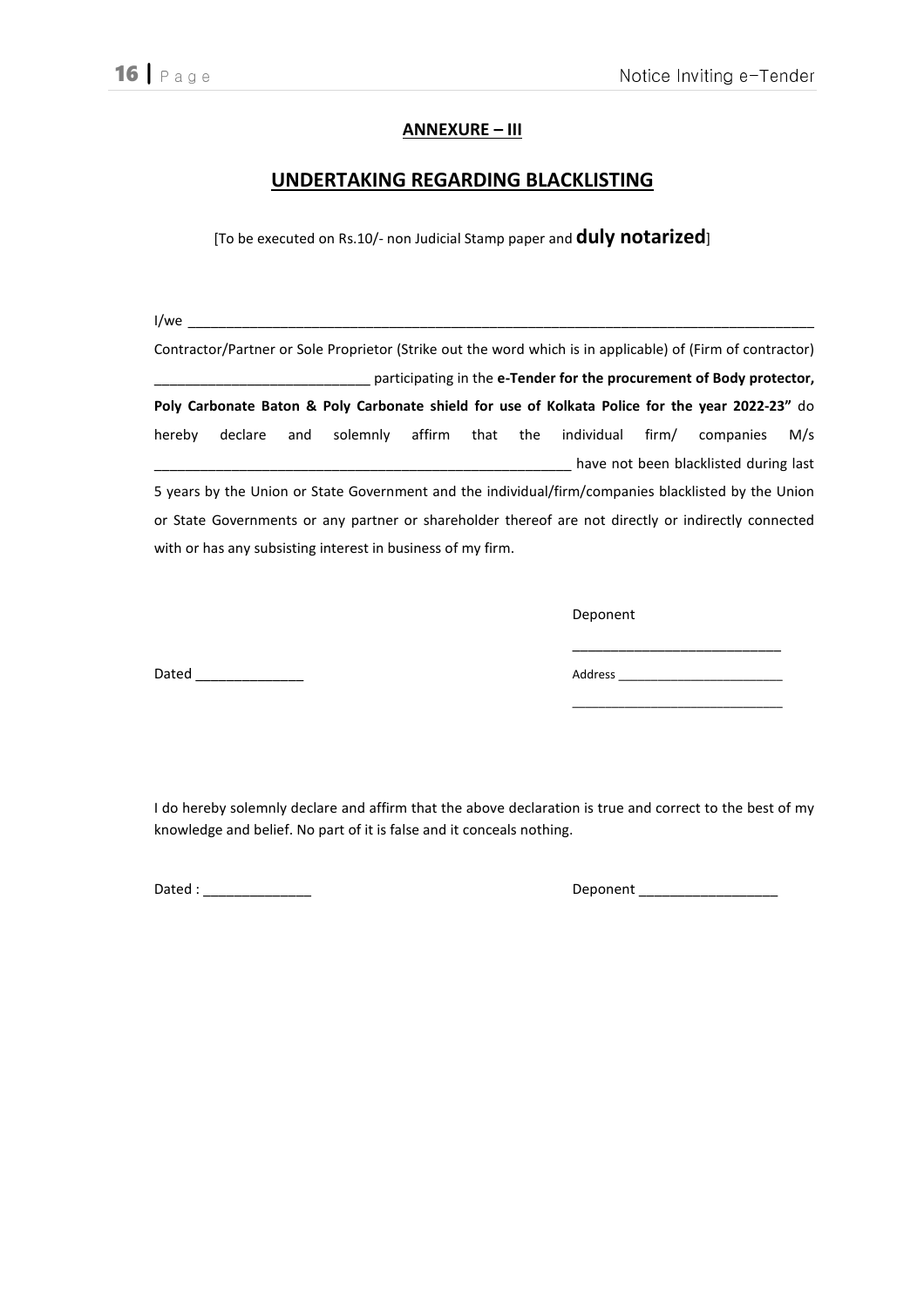#### ANNEXURE – IV

# SECURITY DEPOSIT (SD)

[ To be stamped in accordance with Stamp Act ]

Ref: Bank Guarantee No. Date: To Dear Sir, WHEREAS ....................................................................................................................... (Name of bidder) hereinafter called "the bidder" has undertaken, in pursuance of Contract dated, ......................... (hereinafter referred to as "the Contract") e-Tender for the procurement of Body protector, Poly Carbonate Baton & Poly Carbonate shield for use of Kolkata Police for the year 2022-23.

AND WHEREAS it has been stipulated in the said Contract that the Bidder shall furnish a Security Deposit ("the Guarantee") from a scheduled bank for the sum specified therein as security "e-Tender for the procurement of Body protector, Poly Carbonate Baton & Poly Carbonate shield for use of Kolkata Police for the year 2022-23.

WHEREAS we \_\_\_\_\_\_\_\_\_\_\_\_\_ ("the Bank", which expression shall be deemed to include it successors and permitted assigns) have agreed to give Kolkata Police the Guarantee:

THEREFORE the Bank hereby agrees and affirms as follows:

- 1. The Bank hereby irrevocably and unconditionally guarantees the payment of all sums due and payable by the Bidder to Kolkata Police Under the terms of their Agreement dated **on account of any breach of terms and conditions of the said** contract related to partial non-implementation and/ or delayed and/ or defective implementation. Provided, however, that the maximum liability of the Bank towards Kolkata Police under this Guarantee shall not, under any circumstances, exceed \_\_\_\_\_\_\_\_\_\_\_\_\_\_\_\_\_\_\_\_\_\_\_\_ in aggregate.
- 2. In pursuance of this Guarantee, the Bank shall, immediately upon the receipt of a written notice from Kolkata Police stating full or partial non-implementation and/ or delayed and/ or defective implementation, which shall not be called in question, in that behalf and without delay/demur or set off, pay to Kolkata Police any and all sums demanded by Kolkata Police Under the said demand notice, subject to the maximum limits specified in Clause 1 above. A notice from Kolkata Police to the Bank shall be sent at the following address:

 \_\_\_\_\_\_\_\_\_\_\_\_\_\_\_\_\_\_\_\_\_\_\_\_\_\_\_ Attention Mr

- 3. This Guarantee shall come into effect immediately upon execution and shall remain in force for a period of X (XXXX) years from the date of its execution.
- 4. The liability of the Bank under the terms of this Guarantee shall not, in any manner whatsoever, be modified, discharged, or otherwise affected by
	- i) Any change or amendment to the terms and conditions of the Contract or the execution of any further Agreements.
	- ii) Any breach or non-compliance by the Bidder with any of the terms and conditions of any Agreements/ credit arrangement, present or future, between Bidder and the Bank.
- 5. The BANK also agrees that Kolkata Police at its option shall be entitled to enforce this Guarantee against the Bank as a Principal Debtor, in the first instance without proceeding against Bidder and not withstanding any security or other guarantee that Kolkata Police may have in relation to the Bidder's liabilities.
- 6. The BANK shall not be released of its obligations under these presents by reason of any act of omission or commission on the part of Kolkata Police Or any other indulgence shown by Kolkata Police Or by any other matter or thing whatsoever which under law would, but for this provision, have the effect of relieving the BANK.
- 7. This Guarantee shall be governed by the laws of India and only the courts of Kolkata shall have exclusive jurisdiction in the adjudication of any dispute which may arise hereunder.

Dated this the ………………. Day of ……………………..

**Witness** 

(Official Address) (Name)

(Signature) (Signature)

(Name) Bank Rubber Stamp Designation with Bank Stamp Plus Attorney as per Power of Attorney No.

Dated: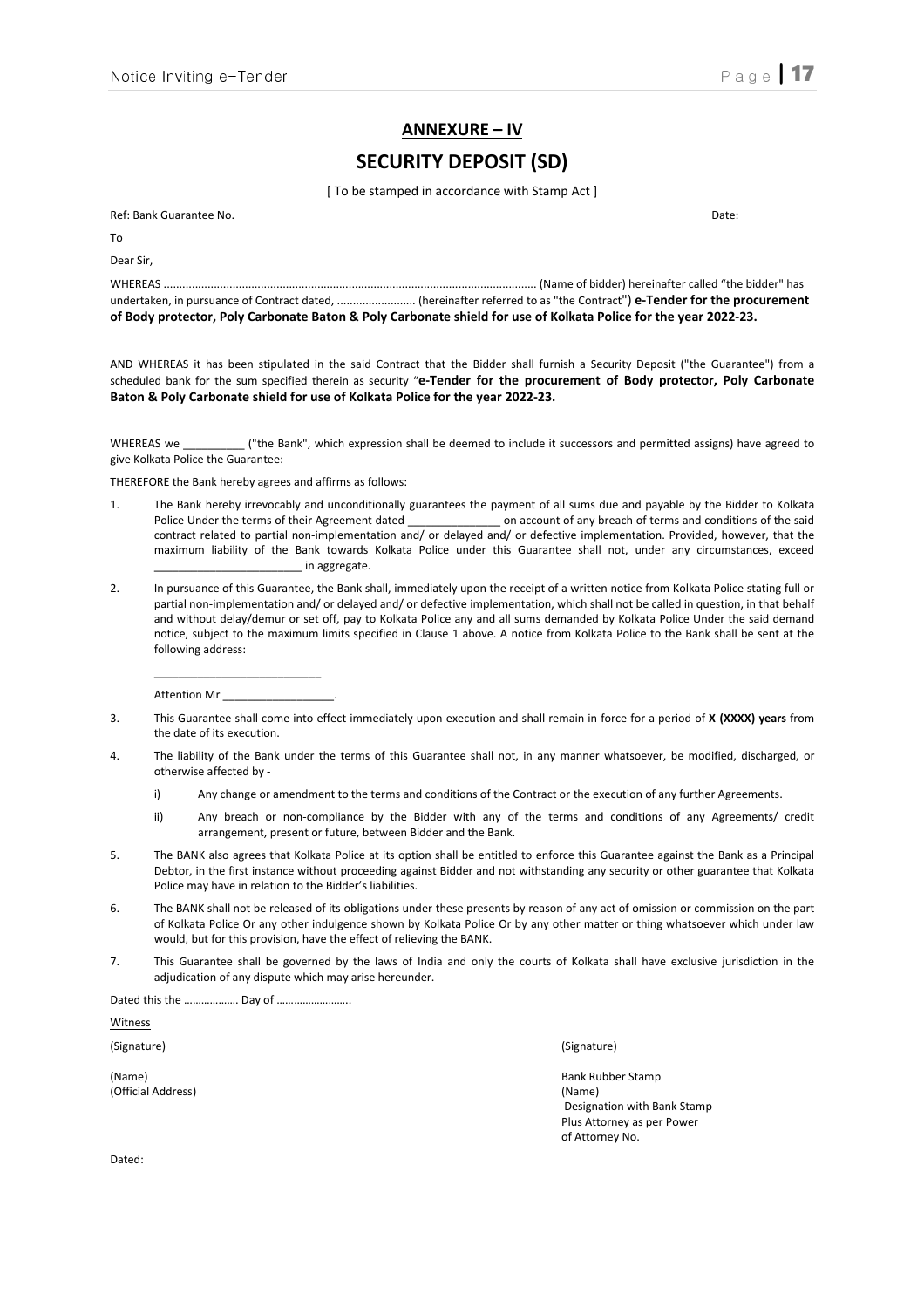# ANNEXURE – V

# MANUFACTURER'S AUTHORIZATION LETTER

[ if applicable ]

| TENDER NOTICE NO.                             | Date _____________________                                                                                                                                                                                                                                                                                                                    |  |  |  |  |
|-----------------------------------------------|-----------------------------------------------------------------------------------------------------------------------------------------------------------------------------------------------------------------------------------------------------------------------------------------------------------------------------------------------|--|--|--|--|
| To                                            |                                                                                                                                                                                                                                                                                                                                               |  |  |  |  |
|                                               | WHEREAS ____________________ who are official producers of __________________________________ and having                                                                                                                                                                                                                                      |  |  |  |  |
|                                               |                                                                                                                                                                                                                                                                                                                                               |  |  |  |  |
|                                               |                                                                                                                                                                                                                                                                                                                                               |  |  |  |  |
| Requirements associated with the above Tender | (hereinafter, the "Bidder") to submit a proposal of the following Products produced by us, for the Supply                                                                                                                                                                                                                                     |  |  |  |  |
| user warranty terms.                          |                                                                                                                                                                                                                                                                                                                                               |  |  |  |  |
|                                               | We assure you that in the event of ____________, not being able to fulfill its obligation as our Service Provider<br>in respect of our standard Warranty Terms we would continue to meet our Warranty Terms through alternate<br>arrangements and also provide spares in accordance with the Tender for the period of <b>X (XXXX) years</b> . |  |  |  |  |
| Name                                          | In the capacity of                                                                                                                                                                                                                                                                                                                            |  |  |  |  |
| Signed                                        |                                                                                                                                                                                                                                                                                                                                               |  |  |  |  |
|                                               |                                                                                                                                                                                                                                                                                                                                               |  |  |  |  |
|                                               |                                                                                                                                                                                                                                                                                                                                               |  |  |  |  |
|                                               |                                                                                                                                                                                                                                                                                                                                               |  |  |  |  |

Note: This letter of authority must be on the letterhead of the manufacturer, must be signed by a authorized person of the organization who is competent and having the power of attorney to bind the Producer, and must be included by the Bidder in its bid as specified in the Instructions to Bidders.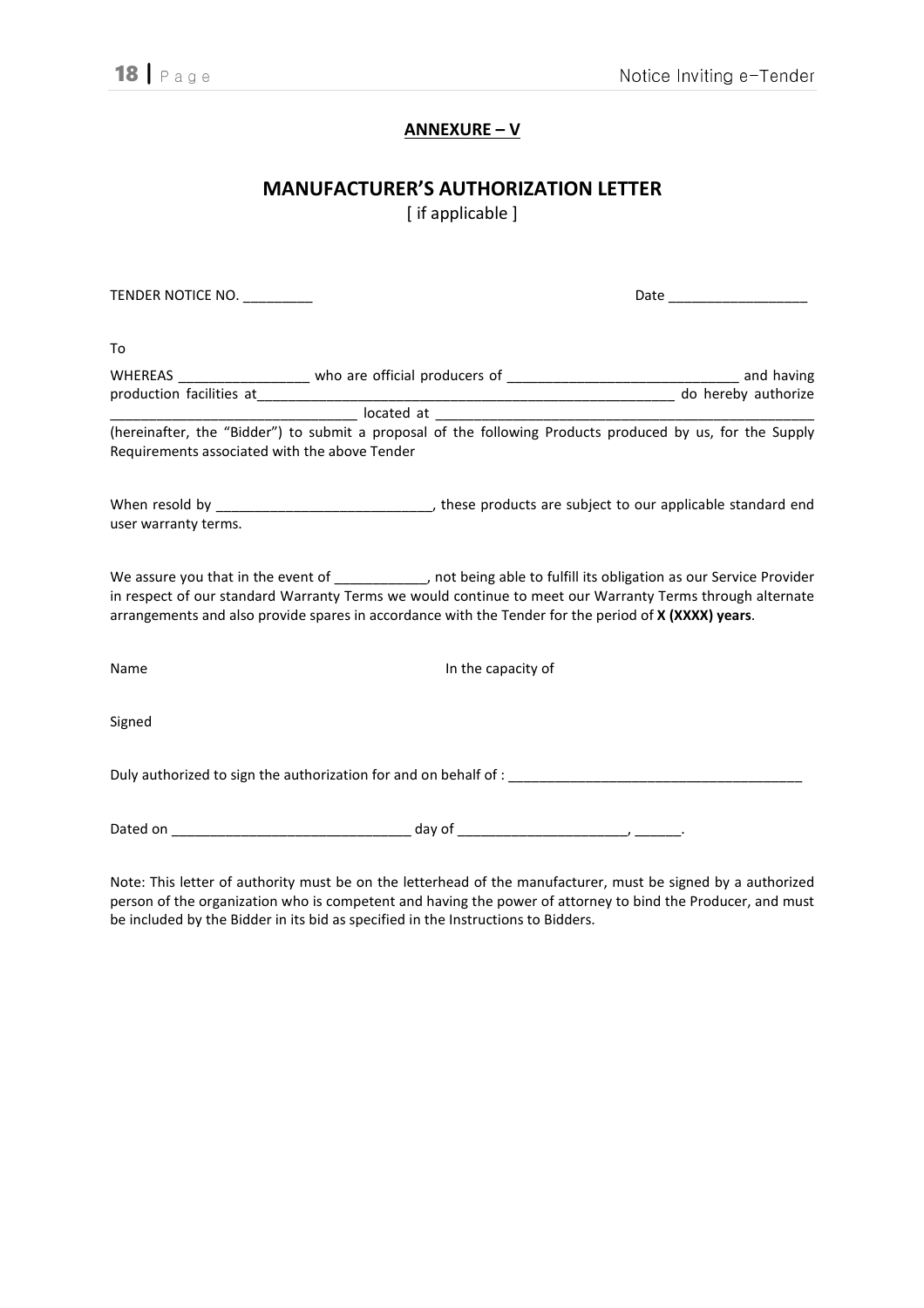## ANNEXURE – VI

### AGREEMENT

#### [ To be stamped in accordance with Stamp Act ]

ARTICLES of Agreement made this day of between the GOVERNOR of the STATE of WEST BENGAL (hereinafter referred to as the GOVERNOR which expression shall his successor in his office and assigns) of the ONE PART AND Shri/Smt./Miss \_\_\_\_\_\_\_\_\_\_\_\_\_\_\_\_

Son/daughter/wife/widow of \_\_\_\_\_\_\_\_\_\_\_ carrying on business under the name & styled of M/s. hereinafter referred to as the 'CONTRACTOR' (which expression shall unless excluded by or repugnant to the context be deemed to include the respective heirs, executors, administrators, representatives and permitted assigns of the OTHER PART.

WHEREAS the Contractor has submitted a tender for  $\qquad \qquad$  to Kolkata police for the period from a day of at the rate Rs. \_\_\_\_\_ (Rupees ) Only Including delivery and other charges to any place where the Kolkata police Officers are situated and the said tender has been accepted by the Commissioner of Police, Kolkata for and on behalf of the 'Governor'. WITNESSETH and it is hereby agreed as follows : -

- 1. THAT the Contractor shall supply the quantities of goods mentioned in the 'SCHEDULE' as per sample submitted by the Contractor at the rate mentioned therein including delivery and other charges to any place where the Kolkata police Officers are situated.
- 2. THAT the Contractor shall deposit with the Commissioner of Police, Kolkata Rs (Rupees ) Only as Security for the fulfillment of the terms and conditions of this Agreement containing on the Part of the Contractor.
- 3. In the event of the Contractor failing to make a Security Deposit in the matter hereinafter mentioned, the Commissioner of Police, Kolkata or any Officer authorized on behalf of him, May at his discretion, forfeit the earnest money lodged with this tender and cancel the acceptance of the tender.
- 4. The Contractor shall supply such goods contracted for, within the scheduled time specified in the schedule hereto.
- 5. If the Contractor by any cause, other than his own neglect or default be prevented or delayed from supplying goods within the period as mentioned in the PARA-4, the period of supply may be extended by the Commissioner of Police, Kolkata on his being satisfied that reasonable grounds exists for such extension.
- 6. If the Contractor fails to supply article/ goods as per terms & conditions of the TENDER NOTICE and/or acceptance letter and/or Contract of Agreement and in accordance with the accepted samples, the Commissioner of Police, Kolkata or any Officer authorised by him on his behalf, without any notice to the Contractor, forfeit the Security Deposit and/or black-list the firm/Contractor.
- 7. All the terms and conditions of the TENDER NOTICE and acceptance letter are binding on the Contractor.
- 8. If the Contractor shall fail to comply with any order as in Clause-4 mentioned or in an extended period under Clause or if goods supplied be not up to the standard then the Commissioner of Police, Kolkata or any Officer authorized by him on his behalf, may, without any notice to the Contractor, purchase elsewhere the goods required and in the case of defective goods, the Contractor shall at his own expense, remove such defect goods. Any goods, so purchased shall be considered as part of the minimum quantity which the Commissioner of Police, Kolkata is bound to take as hereinafter mentioned. Any loss incurred by reason of the price paid for such goods above the accepted rate or any other loss or expense incurred by reason of default of the Contractor, may be deducted from any bills or any money payable to the Contractor or from the Security Money to be deposited by the Contractor, otherwise recover the same by any other process of law. The Contractor shall be liable for any loss which the government may sustain on that account but the contractor shall not be entitled to any gain on purchase made against default.
- 9. Delivery of goods shall not be taken into stock until such goods have been inspected and considered to be fit for being accepted and taken into stock by the Inspection Committee/ Acceptance Committee of the Stores.
- 10. THAT the Commissioner of Police, Kolkata or any Officer authorized in that behalf shall inspect such goods delivered by the Contractor and duly taken into stock and reserves the right to reject the supply even after being taken into stock if it seems not according to the approved samples.

THIS contract shall not be sublet or assign either wholly or in part without the previous written permission of the Commissioner of Police, Kolkata or any Officer authorized in that behalf by him and on breach of this provision, the Commissioner of Police, Kolkata or any other Officer authorised in that behalf by him may determine the contract and forfeit the Security Deposit and the Contractor shall have no claim for loss thereby resulting to him on any account whatsoever.

On any breach by the Contractor of any of the terms and conditions herein on the part of the Contractor contained, the Commissioner of Police, Kolkata or any Officer authorized in that behalf by him may in addition, to recover any loss sustained, terminate the contract on "SEVEN DAYS' NOTICE" to the Contractor. The decision of the Commissioner of Police, Kolkata shall be final on any question as to extent, meaning or construction of the Schedule or any description, process or other matter contained therein mentioned.

#### **S C H E D U L E**

| Item<br>Nos. | Description of specification of materials and<br>articles to be supplied. | Approximate quantity of each<br>to be supplied | <b>UNIT</b> | Rate in Words & in Figures |
|--------------|---------------------------------------------------------------------------|------------------------------------------------|-------------|----------------------------|
|              |                                                                           |                                                |             |                            |

Signed and delivered for and on behalf Of the GOVERNOR of the STATE OF WEST BENGAL, by the Commissioner of Police, Kolkata in presence of

Signed and delivered for and on behalf Of the……………………………………………………………………………………………

In presence of ……………………………..

………………………………………………..…….